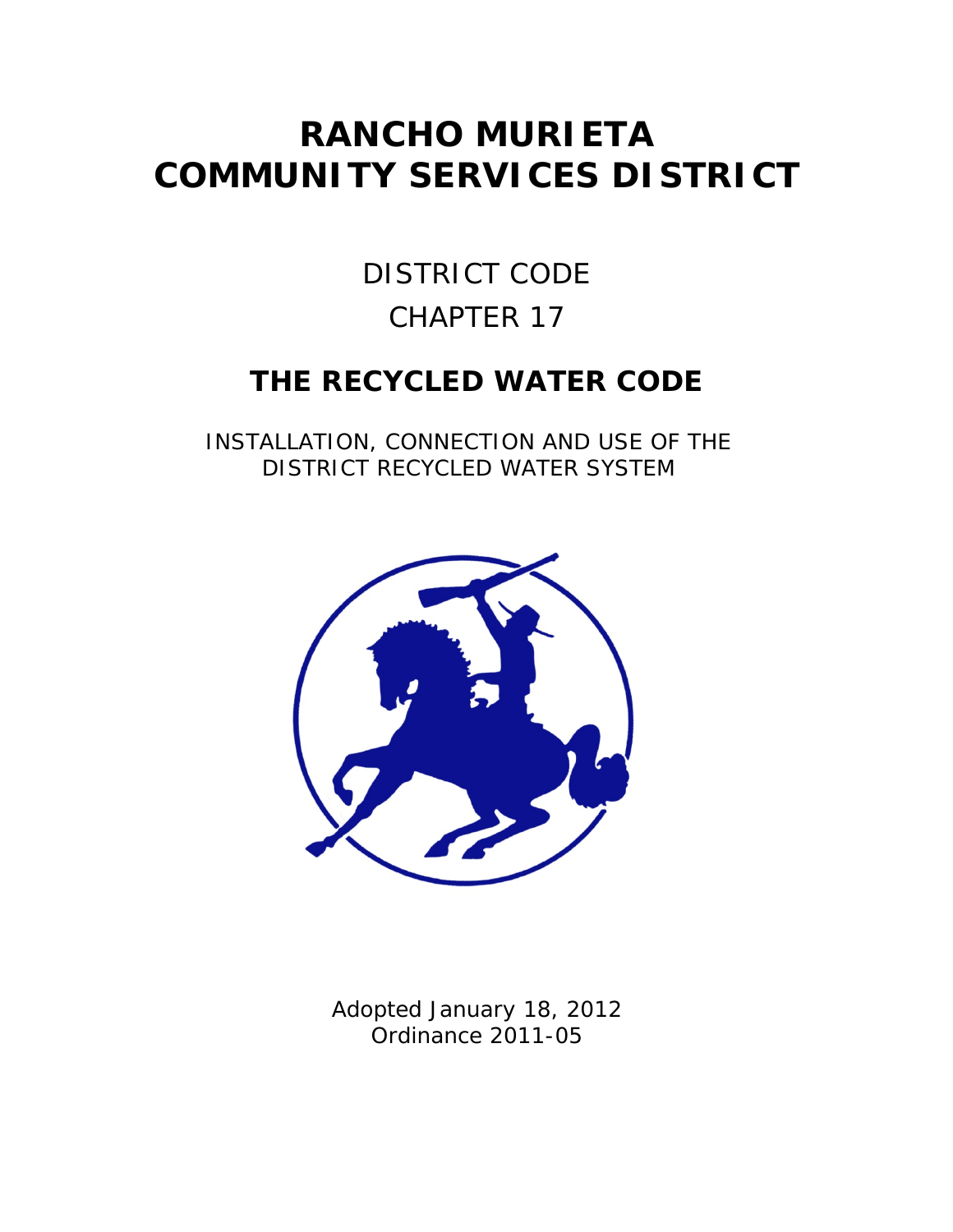# **Table of Contents**

| 1.01 |                                                                                                  |                |
|------|--------------------------------------------------------------------------------------------------|----------------|
| 1.02 | Scope of Service: 6                                                                              |                |
|      |                                                                                                  |                |
| 2.01 |                                                                                                  |                |
| 2.02 |                                                                                                  |                |
| 2.03 |                                                                                                  |                |
| 2.04 |                                                                                                  |                |
| 2.05 |                                                                                                  |                |
| 2.06 |                                                                                                  |                |
| 2.07 |                                                                                                  |                |
| 2.08 |                                                                                                  |                |
| 2.09 |                                                                                                  |                |
| 2.10 |                                                                                                  |                |
| 2.11 |                                                                                                  |                |
| 2.12 |                                                                                                  | $\overline{7}$ |
| 2.13 |                                                                                                  |                |
| 2.14 |                                                                                                  |                |
| 2.15 |                                                                                                  |                |
| 2.16 |                                                                                                  |                |
| 2.17 |                                                                                                  |                |
| 2.18 |                                                                                                  |                |
|      |                                                                                                  | 8              |
| 3.01 |                                                                                                  |                |
| 3.02 | District's Responsibility for Recycled Water Distribution System_______________________________9 |                |
| 3.03 |                                                                                                  |                |
| 3.04 |                                                                                                  |                |
| 3.05 |                                                                                                  |                |
| 3.06 |                                                                                                  |                |
| 3.07 |                                                                                                  | 10             |
| 3.08 | Unsafe Apparatus, Detrimental or Damaging Conditions ___________________________________11       |                |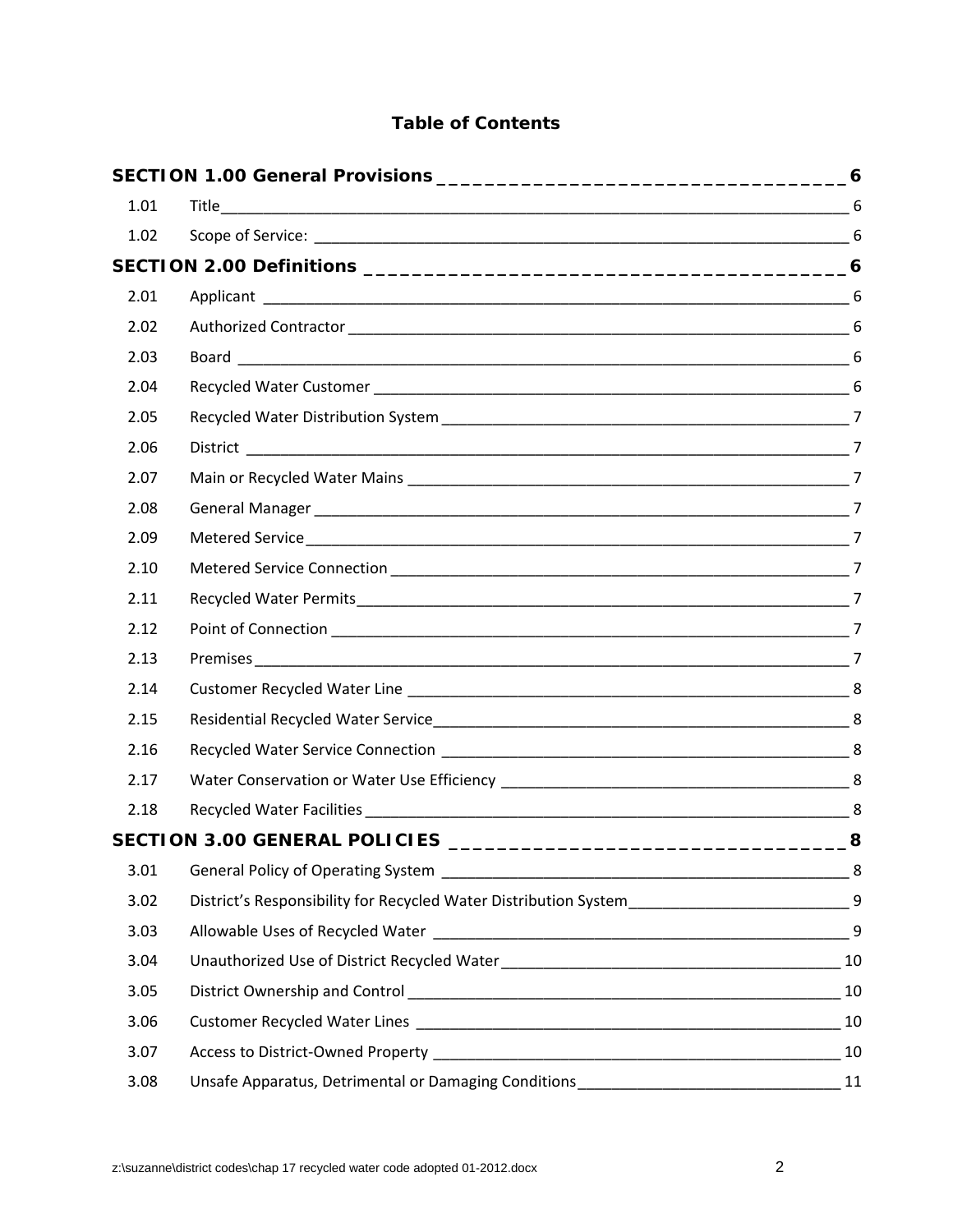| 3.09 |                                                                                                               |    |
|------|---------------------------------------------------------------------------------------------------------------|----|
| 3.10 |                                                                                                               |    |
| 3.11 |                                                                                                               |    |
| 3.12 |                                                                                                               |    |
| 3.13 |                                                                                                               |    |
| 3.14 |                                                                                                               |    |
| 3.15 |                                                                                                               |    |
| 3.16 |                                                                                                               |    |
| 3.17 |                                                                                                               |    |
| 3.18 |                                                                                                               |    |
|      | SECTION 4.00 Connection To and Construction of Recycled Water Facilities 14                                   |    |
| 4.01 |                                                                                                               |    |
| 4.02 |                                                                                                               |    |
| 4.03 | Installation of Recycled Water Service Connections and Meters _____________________________14                 |    |
| 4.04 |                                                                                                               |    |
| 4.05 |                                                                                                               |    |
| 4.06 | Financial Responsibility for Installation of Recycled Water Facilities ___________________________15          |    |
| 4.07 | Relocation of Recycled Water Facilities at Customer's Request_______________________________15                |    |
| 4.08 | Relocation of Recycled Water Service Connection at District's Request ______________________16                |    |
| 4.09 | Change of Recycled Water Meter at Customer's Request __________________________________16                     |    |
| 4.10 |                                                                                                               |    |
| 4.11 |                                                                                                               |    |
| 4.12 | Recycled Water Plans 2016 16 and 2016 16 and 2017 16 and 2018 16 and 2018 16 and 2018 16 and 2018 16 and 2018 |    |
| 4.13 |                                                                                                               |    |
| 4.14 |                                                                                                               | 17 |
| 4.15 |                                                                                                               |    |
| 4.16 |                                                                                                               |    |
| 4.17 |                                                                                                               | 18 |
| 4.18 |                                                                                                               | 18 |
| 4.19 | Certificate of Final Inspection and Completion__________________________________                              | 19 |
| 4.20 |                                                                                                               | 19 |
| 4.21 |                                                                                                               | 19 |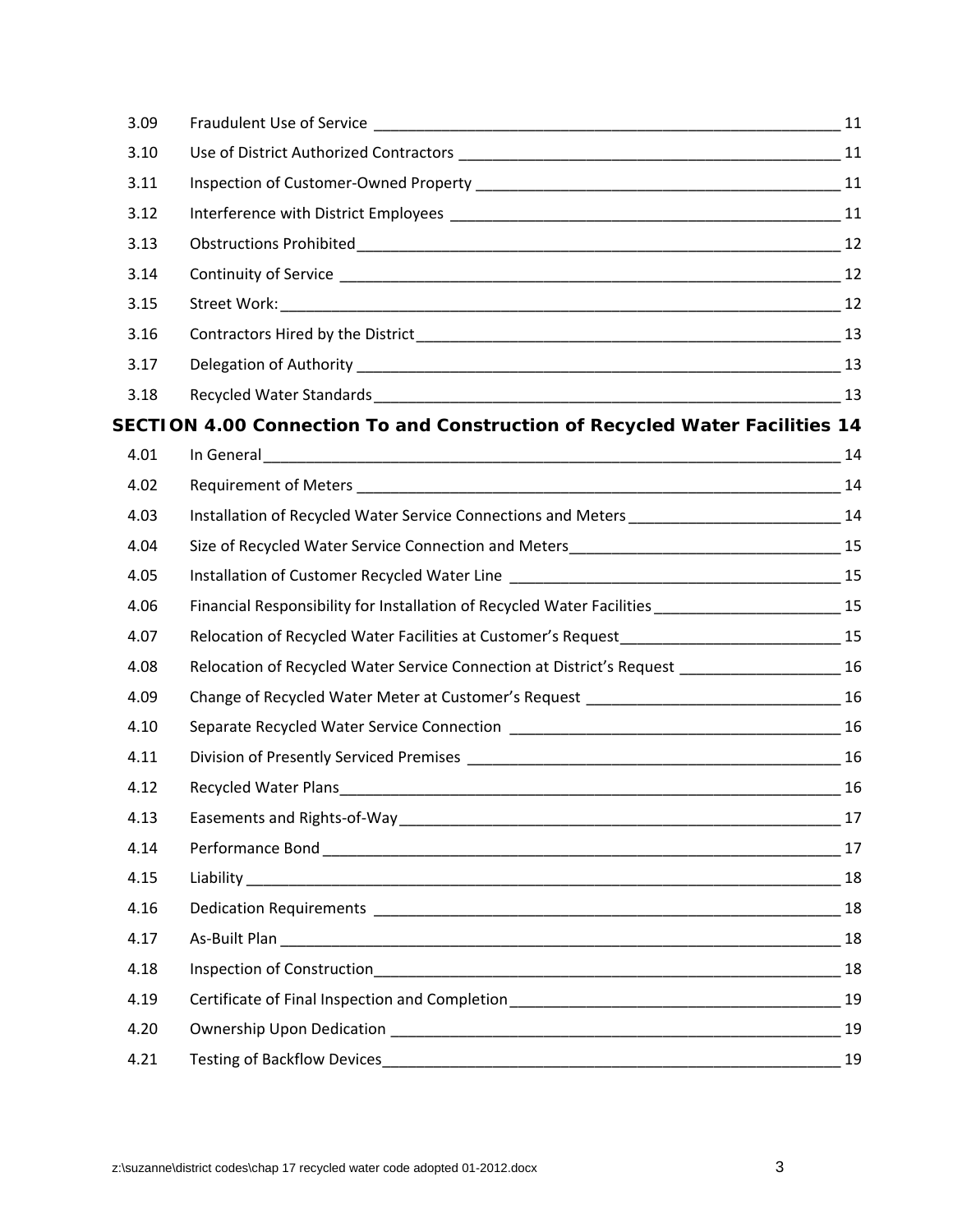|       | SECTION 5.00 Recycled Water Main Line Extensions ______________________________19              |    |
|-------|------------------------------------------------------------------------------------------------|----|
| 5.01  |                                                                                                |    |
| 5.02  |                                                                                                |    |
| 5.03  |                                                                                                |    |
| 5.04  |                                                                                                |    |
| 5.05  | Pre-Existing Recycled Water Main Line Extension Agreements _________________________________21 |    |
|       |                                                                                                |    |
| 6.01  |                                                                                                |    |
| 6.02  |                                                                                                |    |
| 6.03  |                                                                                                |    |
| 6.04  |                                                                                                |    |
| 6.05  |                                                                                                |    |
| 6.06  |                                                                                                |    |
| 6.07  |                                                                                                |    |
| 6.08  |                                                                                                |    |
|       | SECTION 7.00 Recycled Water Rates and Charges ___________________________23                    |    |
| 7.01  | Recycled Water Service When Recycled water Service Connection is Adequate ______________ 23    |    |
| 7.02  | Recycled Water Service When Recycled Water Service Connection Is Inadequate_____________ 23    |    |
| 7.03  |                                                                                                |    |
|       | SECTION 8.00 Special Types of Recycled Water Service ___________________________23             |    |
| 8.01  |                                                                                                |    |
| 8.02  |                                                                                                |    |
|       | <b>SECTION 9.00 Collection of Recycled Water Rates and Enforcement</b>                         | 25 |
|       | SECTION 10.00 Recycled Water Use Efficiency ___________________________________25              |    |
| 10.01 |                                                                                                |    |
| 10.02 |                                                                                                |    |
| 10.03 | Outdoor Conservation Devices Required on New or Remodeled Landscapes 26                        |    |
| 10.04 | Conservation Devices Required on New or Remodel Public Landscaped Areas or Facilities 26       |    |
|       |                                                                                                |    |
| 11.01 |                                                                                                |    |
| 11.02 |                                                                                                |    |
| 11.03 |                                                                                                | 27 |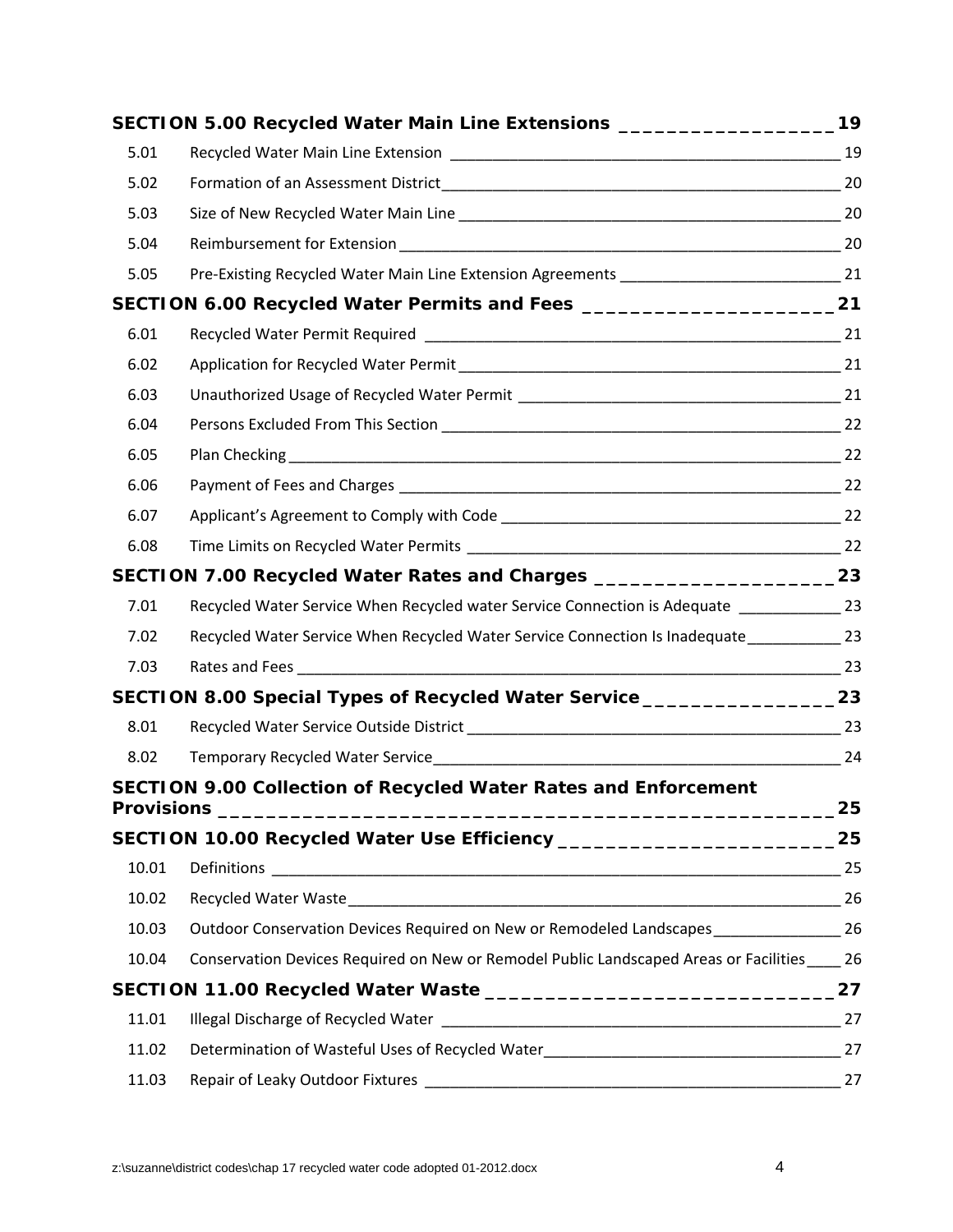| 27    |                                                                             |  |
|-------|-----------------------------------------------------------------------------|--|
|       | SECTION 13.00 Enforcement, Disconnection and Restoration of Service ____ 27 |  |
| 13.01 |                                                                             |  |
| 13.02 |                                                                             |  |
| 13.03 |                                                                             |  |
| 13.04 |                                                                             |  |
| 13.05 |                                                                             |  |
| 13.06 |                                                                             |  |
| 13.07 |                                                                             |  |
| 13.08 |                                                                             |  |
| 13.09 |                                                                             |  |
| 13.10 |                                                                             |  |
| 13.11 |                                                                             |  |
| 13.12 |                                                                             |  |
| 13.13 |                                                                             |  |
| 13.14 |                                                                             |  |
| 13.15 |                                                                             |  |
| 31    |                                                                             |  |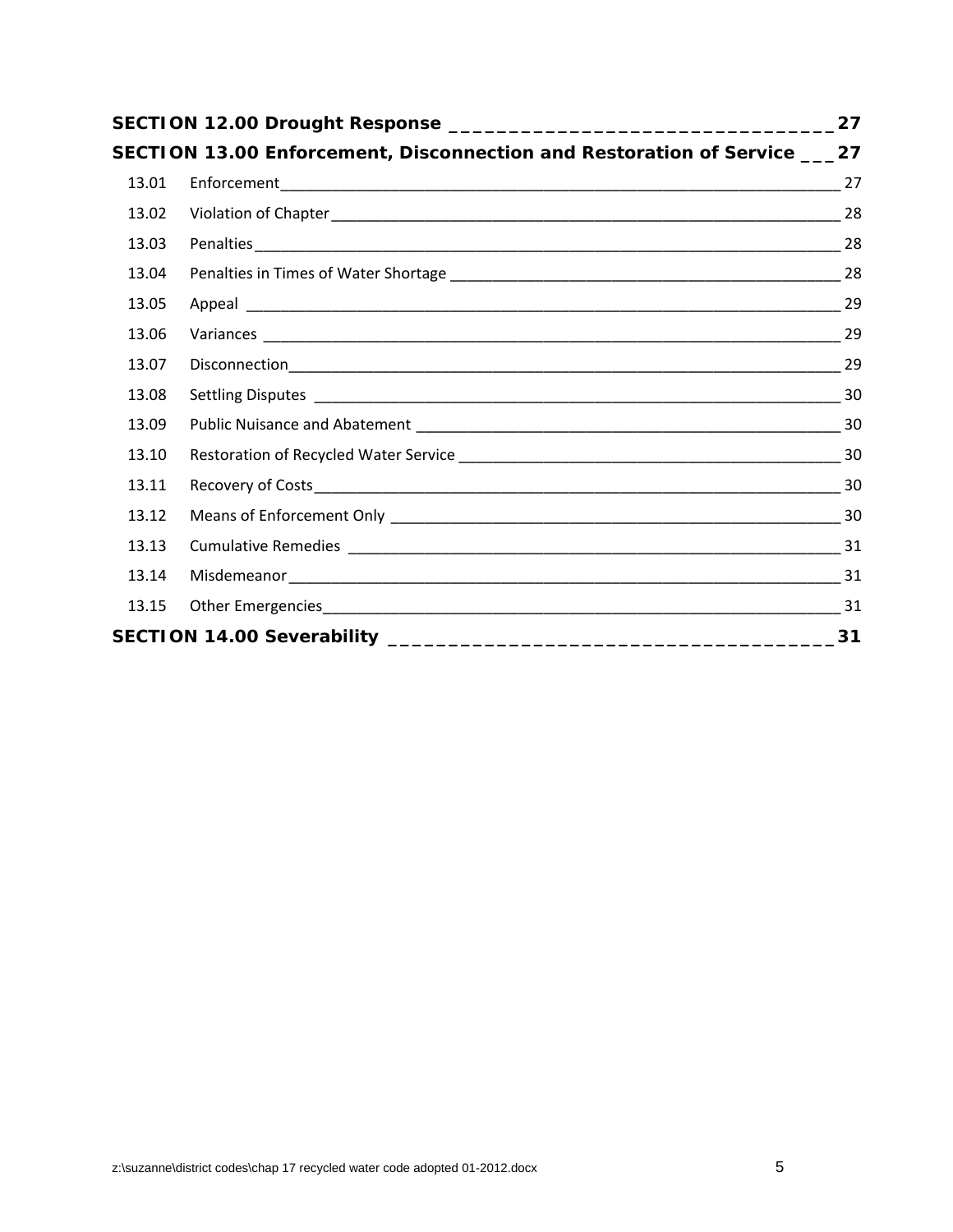# **CHAPTER 17**

# **POLICES REGULATING THE INSTALLATION, CONNECTION AND USE OF THE DISTRICT RECYCLED WATER SYSTEM**

#### **SECTION 1.00 General Provisions**

#### **1.01 Title**

 This Chapter shall be known as the "Recycled Water Code" and may be cited as such.

#### **1.02 Scope of Service:**

 The provision of this Chapter shall apply to recycled water supply and service in, upon or affecting the land within the Rancho Murieta Community Services District's service area boundary, and the design, construction, alteration, use, and maintenance of public recycled water mains, reservoirs, recycled water distribution system, pumping equipment and facilities, pressure reducing station connections and services, and all system appurtenances; the issuance of permits and the collection of fees therefore; fees to pay for the costs of checking plans, inspecting construction, and making record plans of the facilities permitted hereunder; providing penalties for violation of any of the provisions hereof, and all other necessary or related matters.

#### **SECTION 2.00 Definitions**

For the purpose of this Chapter, the following terms shall have the following meanings unless the context clearly indicates otherwise.

#### **2.01 Applicant**

 Applicant shall mean the owner or the agent of the owner of the property for which recycled water service is being requested.

#### **2.02 Authorized Contractor**

Authorized Contractor shall mean a District approved contractor who has completed appropriate education requirements in order to perform any work associated with the District's or customer's recycled water system.

#### **2.03 Board**

Board shall mean the Board of Directors of the Rancho Murieta Community Services District.

#### **2.04 Recycled Water Customer**

Recycled Water Customer shall mean the owner or agent of the owner of the property receiving recycled water service.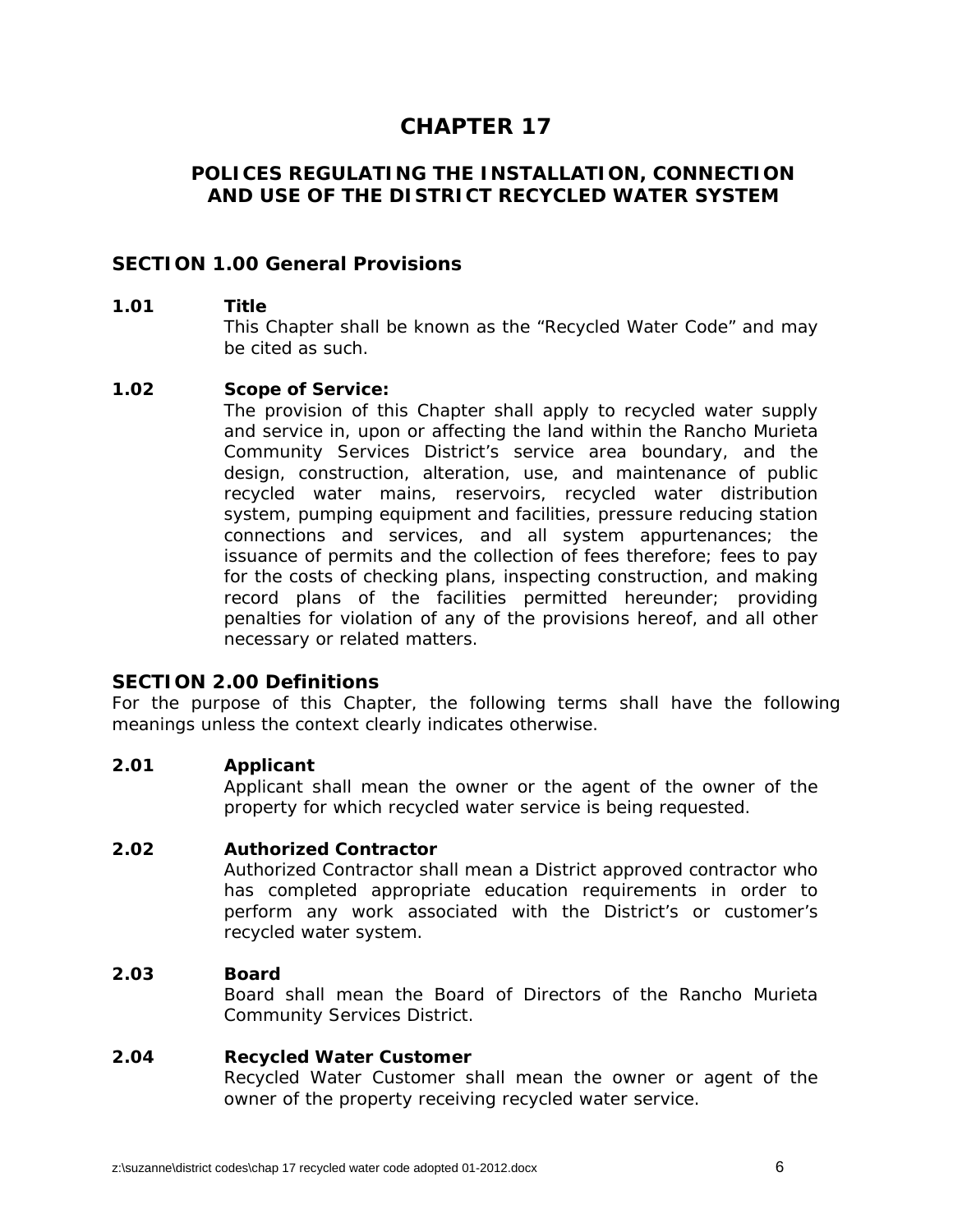#### **2.05 Recycled Water Distribution System**

Recycled Water Distribution System shall mean the system of the pipelines and other appurtenances by which the District conveys recycled water to its customers.

#### **2.06 District**

District shall mean the Rancho Murieta Community Services District.

#### **2.07 Main or Recycled Water Mains**

Mains or Recycled Water Mains shall mean the portion of the recycled water distribution system, which is located in streets, highways, public ways or easements, which are used to supply recycled water to the District's customers.

#### **2.08 General Manager**

General Manager shall mean the General Manager of the Rancho Murieta Community Services District.

#### **2.09 Metered Service**

Metered Service shall mean the provision of recycled water in measured quantities for a charge based on the quantity of recycled water supplied.

#### **2.10 Metered Service Connection**

Metered Service Connection shall mean the portion of the recycled water distribution system by which recycled water is conveyed from the recycled water main to the premises, including the tap, meter, meter box, pipe, corporation stop, curb stop or shut-off valve.

#### **2.11 Recycled Water Permits**

Recycled Water Permits shall mean the District's written approval or authorization for an action. A recycled water permit may only be issued by the District upon the completion of the appropriate District application form for the action sought, payment of all applicable fees and charges, and compliance with all applicable District ordinances, rules and regulations, as well as local, state and federal law.

#### **2.12 Point of Connection**

Point of Connection shall be defined as the location of the recycled water meter located adjacent to the curb, where downstream is the recycled water customer-owned recycled water line and upstream is the district owned infrastructure.

#### **2.13 Premises**

Premises shall mean a parcel of real estate, including any improvements thereon, which is determined by the District to be a single unit for purposes of receiving, using and paying for service.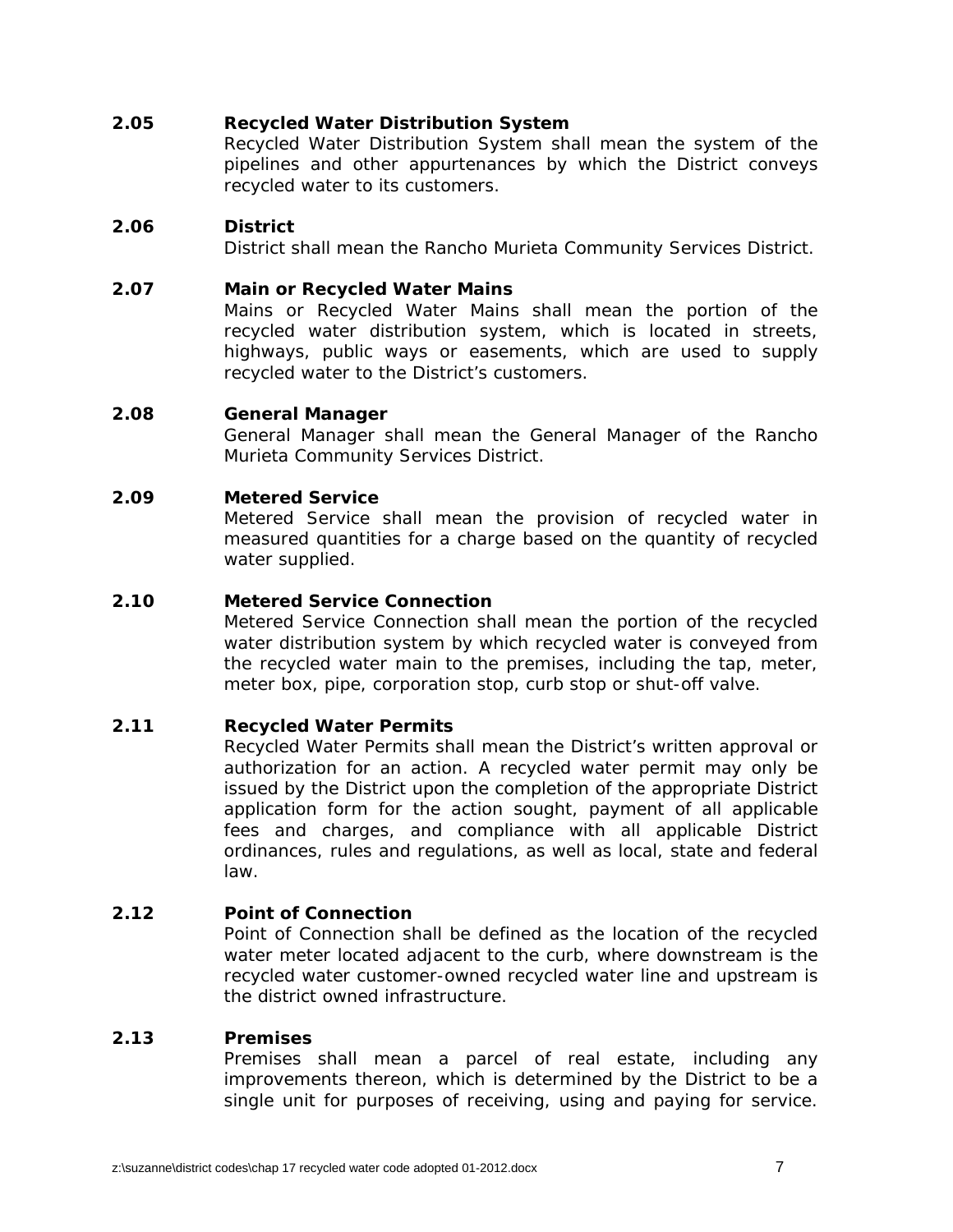In making this determination, the District shall take into consideration such factors as whether the unit could reasonably be subdivided and whether the unit is being used for a single enterprise, apartment or dwelling.

#### **2.14 Customer Recycled Water Line**

Customer Recycled Water Line shall mean the portion of the recycled water distribution system located on the customer's side of the point of connection.

#### **2.15 Residential Recycled Water Service**

Residential Recycled Water Service shall mean the provision of recycled water for purposes outlined in the District's "Recycled Water Use Guidelines" as applicable for residential dual plumbed homes, including water used on the premises for sprinkling lawns, gardens and shrubbery; and other similar and customary purposes pertaining to outdoor non-potable uses.

#### **2.16 Recycled Water Service Connection**

Recycled Water Service Connection generally means the pipe, valves and other facilities by which recycled water is conveyed from the recycled water main to the premises, and includes the tap, corporation stop, curb stop or shut-off valve, and may include meter and/or service box depending on the type of service.

#### **2.17 Water Conservation or Water Use Efficiency**

Water Conservation or Water Use Efficiency shall mean recycled water use that results in a water savings or lower demand due to (a) change that increases efficiency for the same productivity (e.g., update to more efficient models of irrigation equipment or upgrades to perform the same function) or (b) change in use of the irrigation equipment that results in reduced demand (e.g., customer behavioral change such as changing irrigation scheduling).

#### **2.18 Recycled Water Facilities**

Recycled Water Facilities shall mean all reservoirs, wells, sources of supply, storage, treatment, transmission, distribution and pumping facilities, recycled water service connections and any other appurtenance.

# **SECTION 3.00 GENERAL POLICIES**

#### **3.01 General Policy of Operating System**

The District will operate and maintain the recycled water recycled water distribution system in strict compliance with the requirements, regulations and permits enforced by the Central Valley Regional Water Quality Control Board and the California Department of Public Health.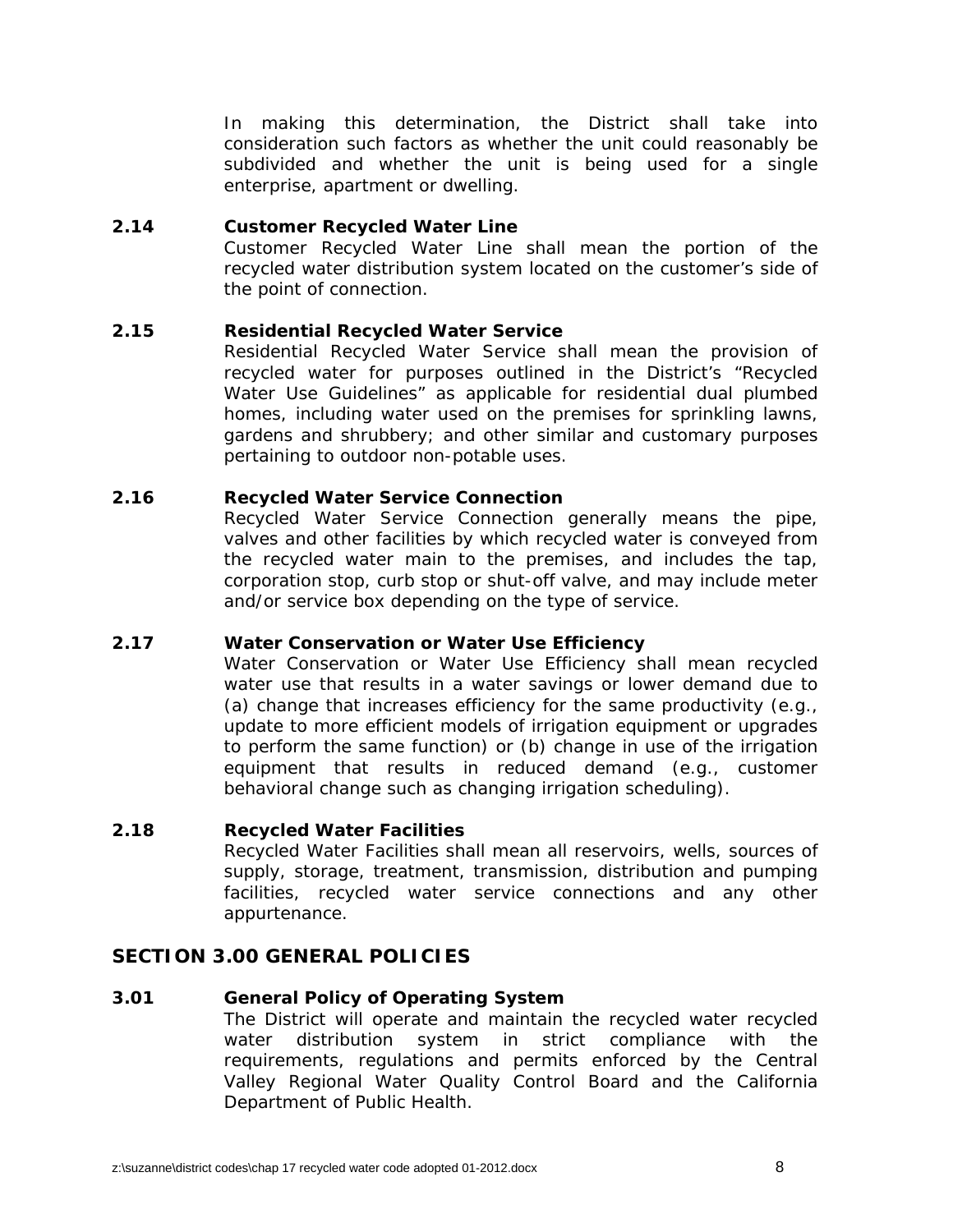The District shall operate and maintain the recycled water distribution system in an efficient and economical manner and supply recycled water of acceptable quality as fairly and equitably as possible. The charges to be made for service shall be set at rates necessary to enable the District to recover all costs of supplying recycled water including, but not limited to, the costs for the following:

- a. Purchasing, pumping, treating, storing, transmitting and distributing recycled water;
- b. Customer Service and Water Conservation;
- c. Administration;
- d. Overhead;
- e. Debt service;
- f. Charges and assessments in-lieu of taxes;
- g. Replacement Reserves
- h. All other necessary and appropriate expenses.

#### **3.02 District's Responsibility for Recycled Water Distribution System**

 The District shall be responsible for operating, maintaining and replacing all portions of the recycled water distribution system, which are owned by the District. The District shall not be responsible for operating, maintaining or replacing that portion of the recycled water distribution system not owned by the District. The installation of a District measuring device upon private property or within a portion of the recycled water distribution system not owned by the District shall not create an obligation on the part of the District for operation, maintenance or replacement of any works or facilities not owned by the District. District responsibility for maintenance of service extends only to the recycled water meter and the responsibility beyond the recycled water meter is the property owner's.

#### **3.03 Allowable Uses of Recycled Water**

The District will allow residential subdivisions, home owners associations, and commercial projects to receive recycled water. Residential subdivisions are required to prepare an Engineer's Report, subject to the approval of the California Department of Health Services. The District prohibits individual homes, not in such subdivisions, to receive recycled water. All residential and nonresidential units located in an approved subdivision are required to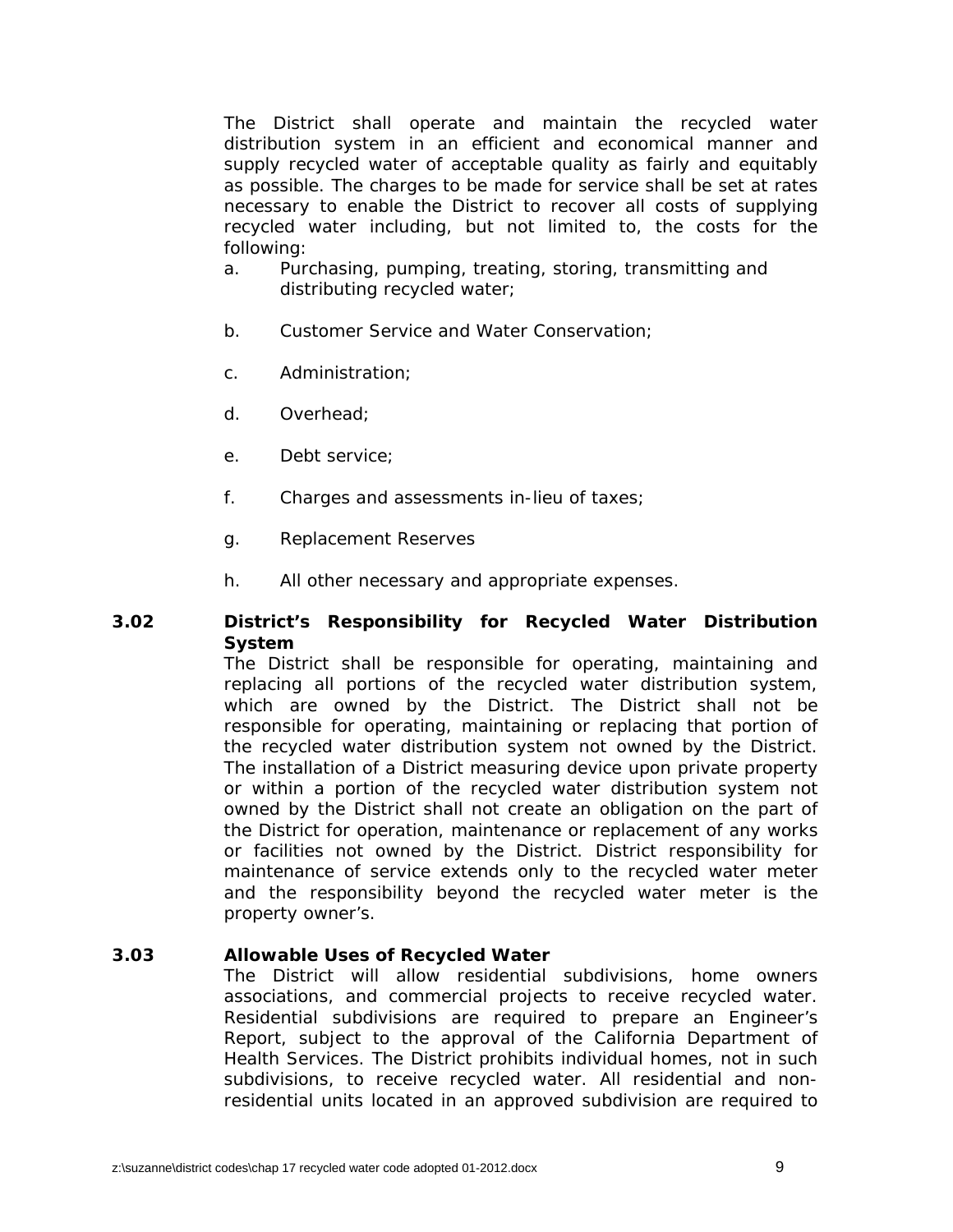use recycled water for all landscaping uses upon District approval of adequacy to serve as subject to the provisions of Section 7.02. If recycled water is used on the property, then potable water may only be used indoors, through hose bibs connected to the house and for swimming pools and spas. Dual plumbed parcels are intended to use recycled water for landscape irrigation.

The District will review and approve of all uses of recycled water in accordance with the District's "Recycled Water Use Guidelines"**.** At the General Manager's discretion, recycled water may be approved but not limited to the following non-potable uses:

- a. Landscape irrigation
- b. Construction including compaction and dust control
- c. Industrial processing
- d. Cooling towers
- e. Toilet and urinal flushing in non-residential buildings

#### **3.04 Unauthorized Use of District Recycled Water**

 No person shall supply recycled water to any person or to any premises except as authorized by District permit or as approved in writing by the District. Discharge of recycled water for any purpose, including approved uses, in areas other than those authorized, is prohibited. Unauthorized or wasteful use of recycled water as defined in Section 11.00 is prohibited. Violations are, at minimum, subject to the enforcement provisions in Section 13.00.

#### **3.05 District Ownership and Control**

 The portion of the recycled water distribution system, including the recycled water main, recycled water service connection, and/or meter, which is located in the public way or in easements, shall be under the exclusive control of the District and owned, managed and operated under the direction of the General Manager.

#### **3.06 Customer Recycled Water Lines**

 The customer shall be responsible for the proper operation and maintenance of the customer's recycled water line downstream of the point of connection and for any damages to the recycled water distribution system or loss of recycled water resulting from the customer's recycled water line.

#### **3.07 Access to District-Owned Property**

 The District shall have access, at all reasonable hours, to meter service connections and other property owned by the District, whether located on or off the customer's premises, for the purposes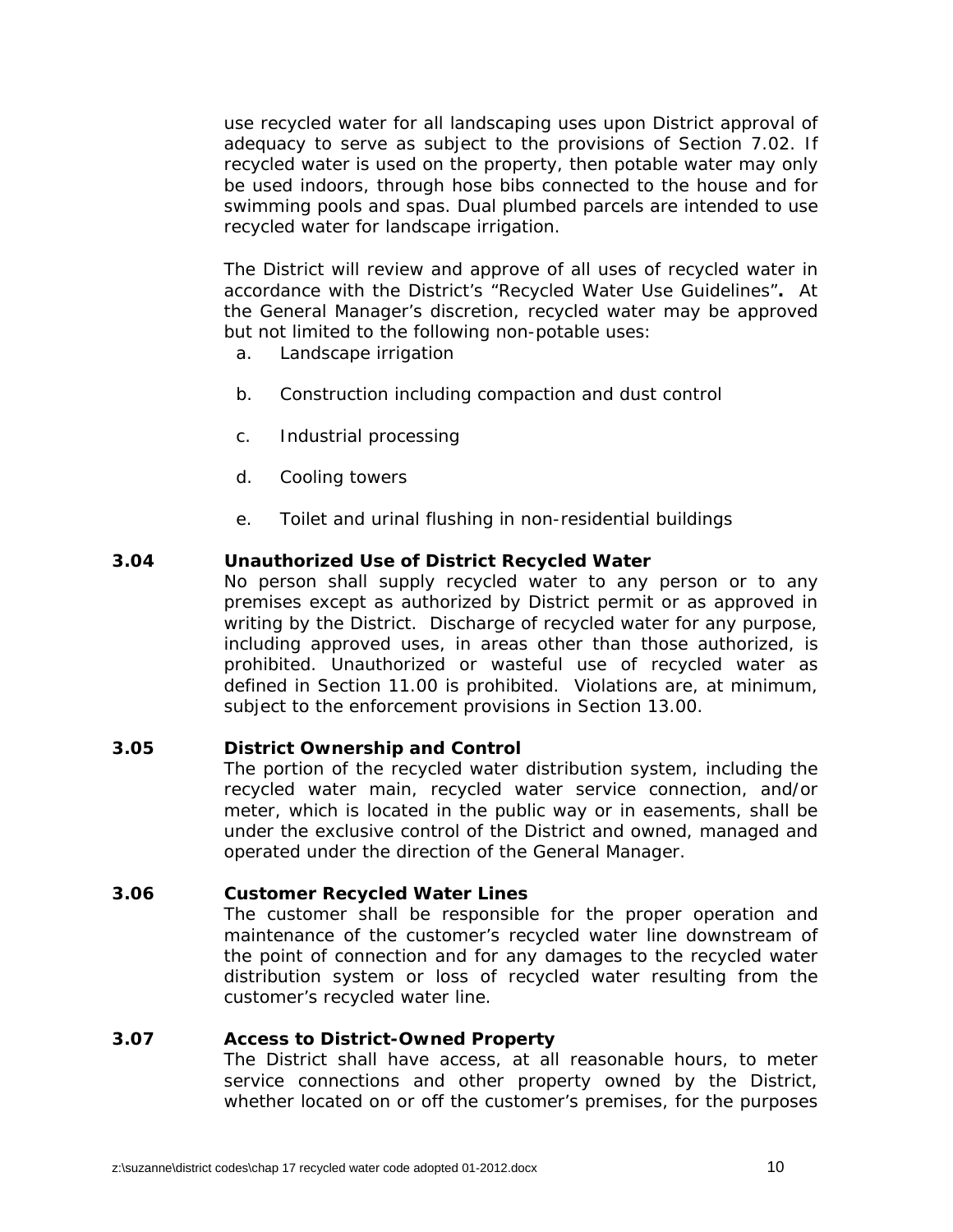of inspection, installation, repair, maintenance, operation, turn on, turn off, or removal of the District's property.

#### **3.08 Unsafe Apparatus, Detrimental or Damaging Conditions**

 If an unsafe or hazardous condition is found to exist on the customer's premises, or if the use of recycled water thereon by apparatus, appliance, equipment or otherwise is found to be detrimental or damaging to the District or its customers, the service may be shut off without notice, provided that the District shall notify the customer immediately of the reasons for the discontinuance and the corrective action to be taken by the customer before service can be restored.

#### **3.09 Fraudulent Use of Service**

 When the District has discovered that a customer has obtained recycled water service by fraudulent means or has diverted the water service for unauthorized use; the service to that customer may be discontinued in the manner set forth in Section 13.00 herein. The District shall not be required to restore service until the customer has complied with all rules and requirements of the District and the District has been reimbursed for the full amount of the service rendered and the actual or estimated costs to the District incurred by reason of the fraudulent use.

#### **3.10 Use of District Authorized Contractors**

All customers shall choose an "Authorized Contractor" from the District's list of contractors who have completed an orientation and education class on recycled water use for any and all work performed on the customer owned side of recycled water system.

#### **3.11 Inspection of Customer-Owned Property**

 A customer's recycled water line shall be open for inspection at all reasonable times to a representative of the District. However, except in cases of emergency, before a District representative enters a customer's premises for the purpose of inspecting non-District owned facilities, the District shall obtain the occupant's consent or the District shall give 24-hour advance notice, in writing, to the occupant of the District's intention to enter and inspect the customer's private recycled water line.

#### **3.12 Interference with District Employees**

 Except as provided in Section 3.11 hereof, it shall be unlawful for any person to interfere, seek or cause to interfere with the inspection, installation, removal, maintenance, or other lawful activity by the General Manager or the General Manager's authorized representative, of any part of the recycled water distribution system owned by the District.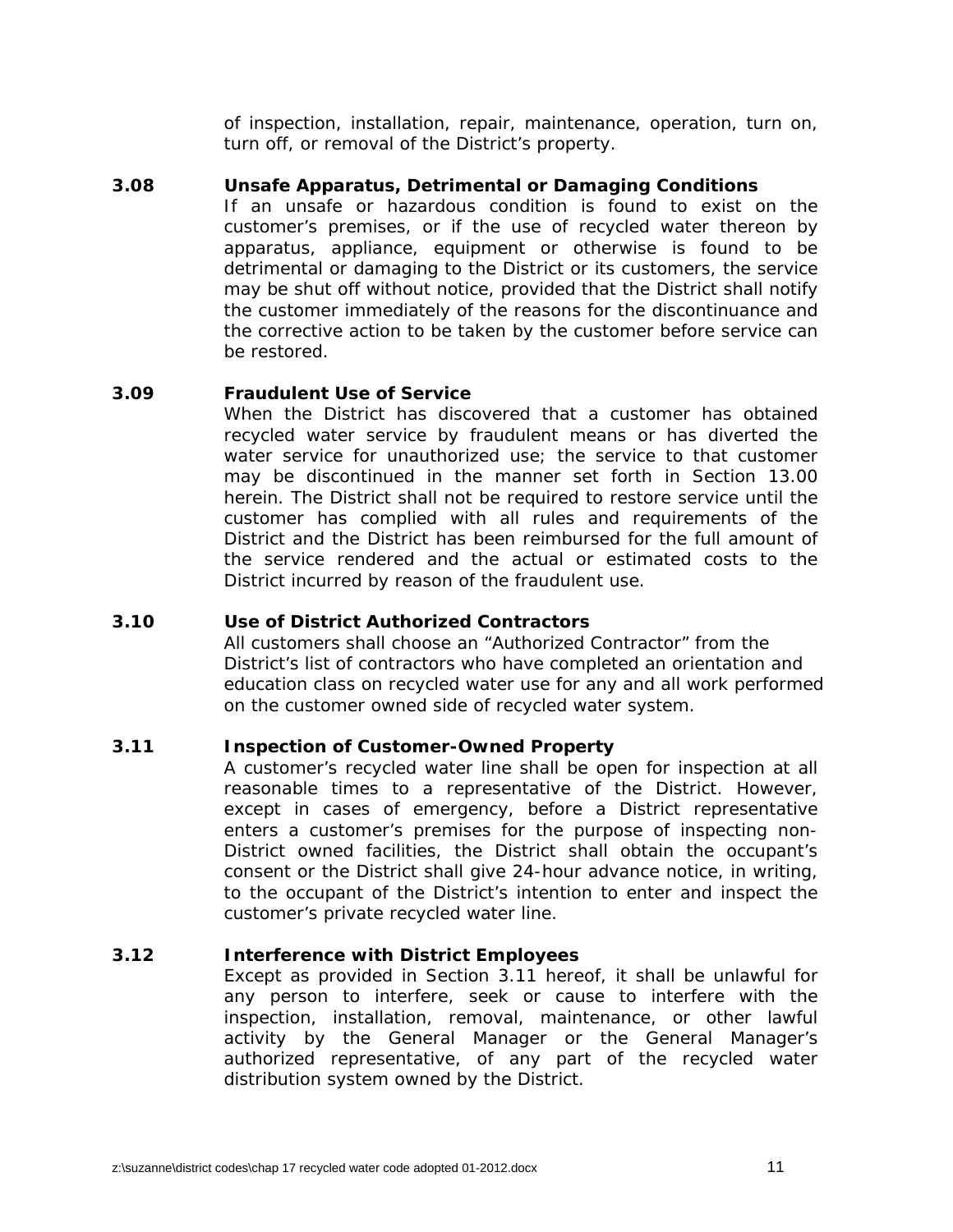# **3.13 Obstructions Prohibited**

 No person shall place or cause to be placed on any recycled water line easement any wires, fences, trees, buildings, or other structures, either temporary or permanent, or any refuse, rubbish, debris or other objects which may impede or otherwise interfere with the ready access by the District to any portion of the recycled water distribution system owned by the District unless otherwise authorized by Board action. Any such obstruction, upon the written request of the General Manager, shall immediately be removed by the violator at no expense to the District or shall be removed by the District at violator's expense, and shall not be replaced.

#### **3.14 Continuity of Service**

 The District shall not be liable for any interruptions, shortage, or insufficiency of recycled water supply or for pressure at the customer's point of connection, or for any loss or damages occasioned thereby.

#### **3.15 Street Work:**

- a. When an authorized contractor who opens, grades, excavates, fills or does other street construction, deems it necessary to expose, remove, raise, lower, or otherwise affect any portion of the recycled water distribution system owned by the District, the contractor performing such street construction shall give at least seven (7) days advance notice in writing to the District and to the affected Home Owners Association of the contractor's intention to perform such construction and immediate notice upon exposure or contact with such system.
- b. At its option, the District may elect to perform the removal, raising, lowering or other construction on the District's recycled water distribution system, which is necessitated by the street construction. Prior to the District performing the construction on its recycled water distribution system, the person requiring the street construction shall pay to the District a reasonable deposit in an amount not to exceed the estimated cost of the District's construction. When the District completes its construction, the District shall refund that portion, if any, of the deposit which exceeds the actual costs of construction and the person requiring the construction shall pay the amount, if any, by which the actual costs of construction exceeds the deposit.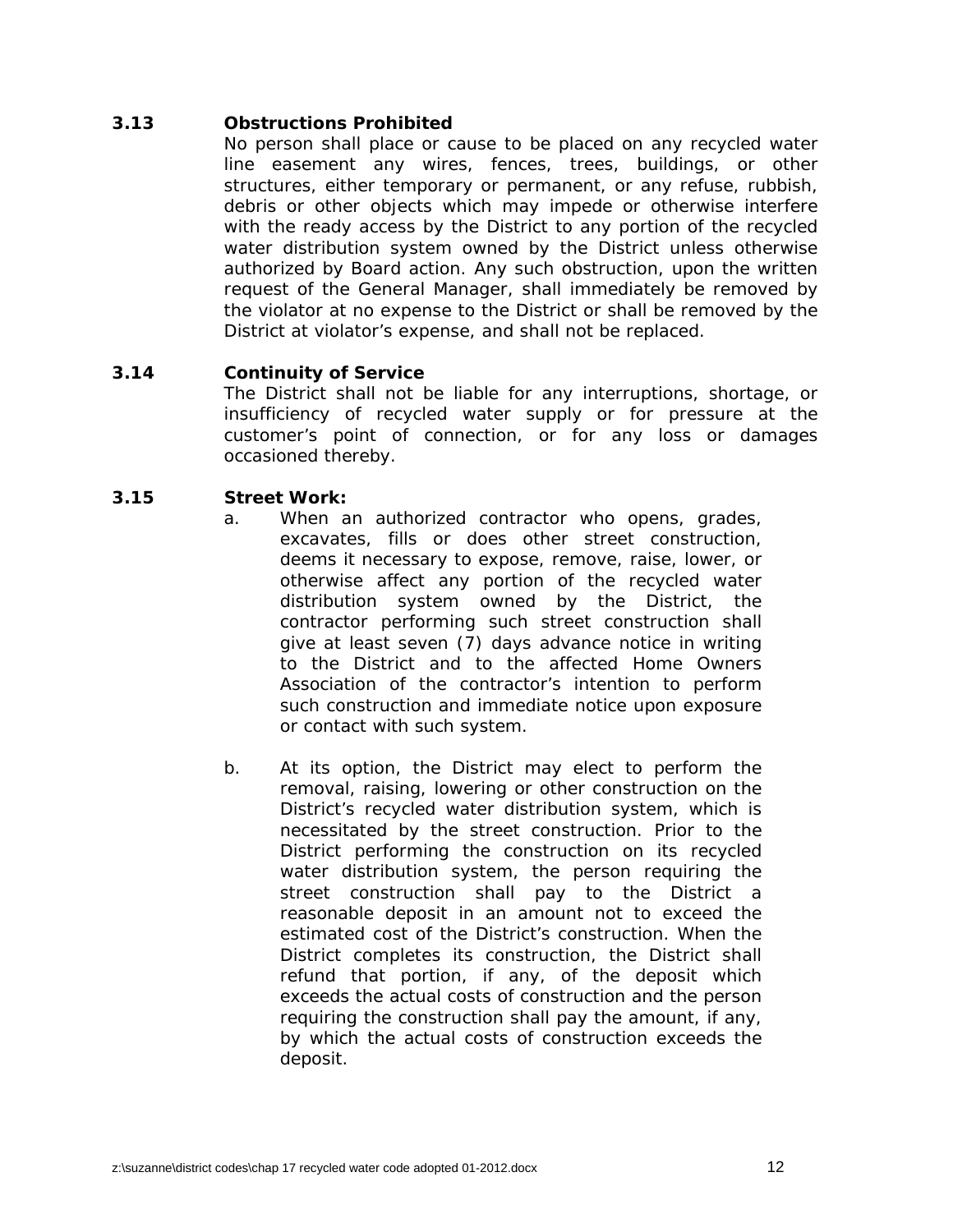c. The contractor performing the street construction shall be liable for any damage to the District's recycled water distribution system resulting from the street construction or from the contractor's construction on the District's recycled water distribution system.

#### **3.16 Contractors Hired by the District**

 Portions of this Chapter may be waived by the General Manager for contractors hired by the District to construct any part of the District's recycled water distribution system.

#### **3.17 Delegation of Authority**

 The General Manager shall have the authority to delegate the performance of any of the General Manager's responsibilities to any District employee or independent contractor.

#### **3.18 Recycled Water Standards**

 All procedures, design, work, materials, capacities, facilities and other improvements on recycled water facilities or connections, subject to the provisions of this Chapter, shall be in accordance with the following District standards as applicable to District owned facilities or residential and non-residential sites:

- a. Recycled Water Use Guidelines
- b. Recycled Water System Design and Construction Standards
- c. Standard Details

In addition, any work associated with recycled water facilities or connections shall be subject to applicable provisions of the latest revisions of State and Local regulations and generally accepted standards of recycled water works practice insofar as deemed appropriate by the District considering the conditions and where not in conflict with any District standards. Such regulations and standards are included in, but not necessarily limited to, the following references:

 California Department of Health Services Titles 17 and 22 of the California Administrative Code

California Safe Drinking Water Act

California State Building Code (Cal Green) Title 24

Uniform Plumbing Code (National)

American Water Works Association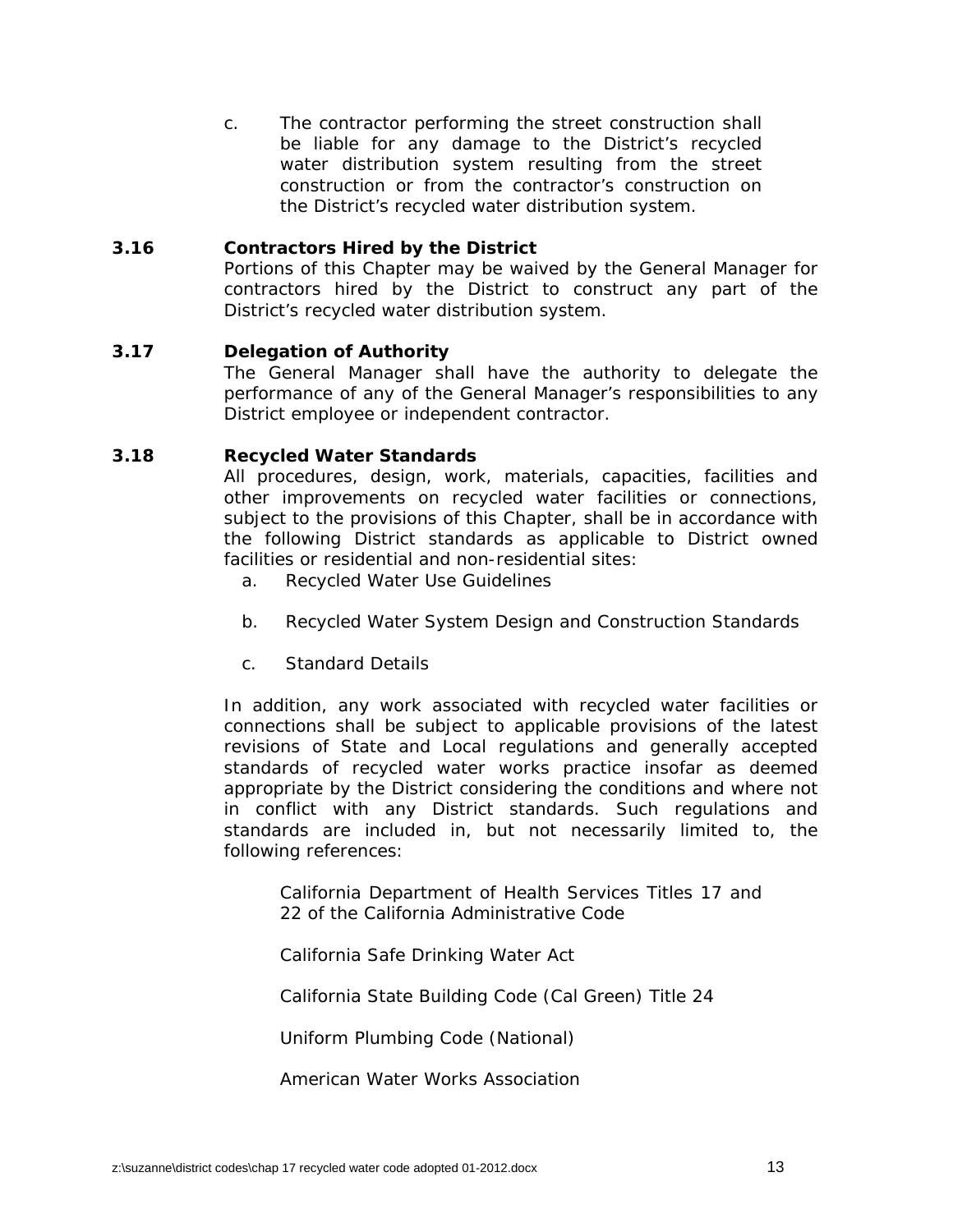United States Environmental Protection Agency's (USEPA) WaterSense Program

# **SECTION 4.00 Connection To and Construction of Recycled Water Facilities**

#### **4.01 In General**

 Nothing in this Chapter shall be construed as preventing or limiting the right of the District to require or undertake the preparation of engineering, economic, environmental, or financing evaluation from any person requesting recycled water service from the District, which service necessitates the installation of recycled water facilities and thereafter to require the construction of such facilities as a condition of service, all without cost to the District.

#### **4.02 Requirement of Meters**

 Following the effective date of this Chapter, every connection made to the District recycled water distribution system or recycled water service connection shall provide for and include a meter. The meter shall be supplied, approved and/or installed by the District prior to the time the owner connects to the District's recycled water distribution system.

#### **4.03 Installation of Recycled Water Service Connections and Meters**

- a. Whenever practicable, the recycled water service connection from the recycled water main to the customer's property line shall be installed by a District Authorized Contractor at the time the main is constructed.
- b. Main line extensions, recycled water service connections and meters shall be installed only after the District's issuance of a permit and after payment by the customer of all District fees and charges.
- c. Main line extensions, recycled water service connections and/or meters shall be installed, at the District's option, either by the District or by contractors hired by the District or under the supervision of District employees.
- d. When main line extensions, recycled water service connections or meters are not installed by the District, the main line extension, recycled water service connection or meter shall be installed only by bonded contractors licensed to perform such installation.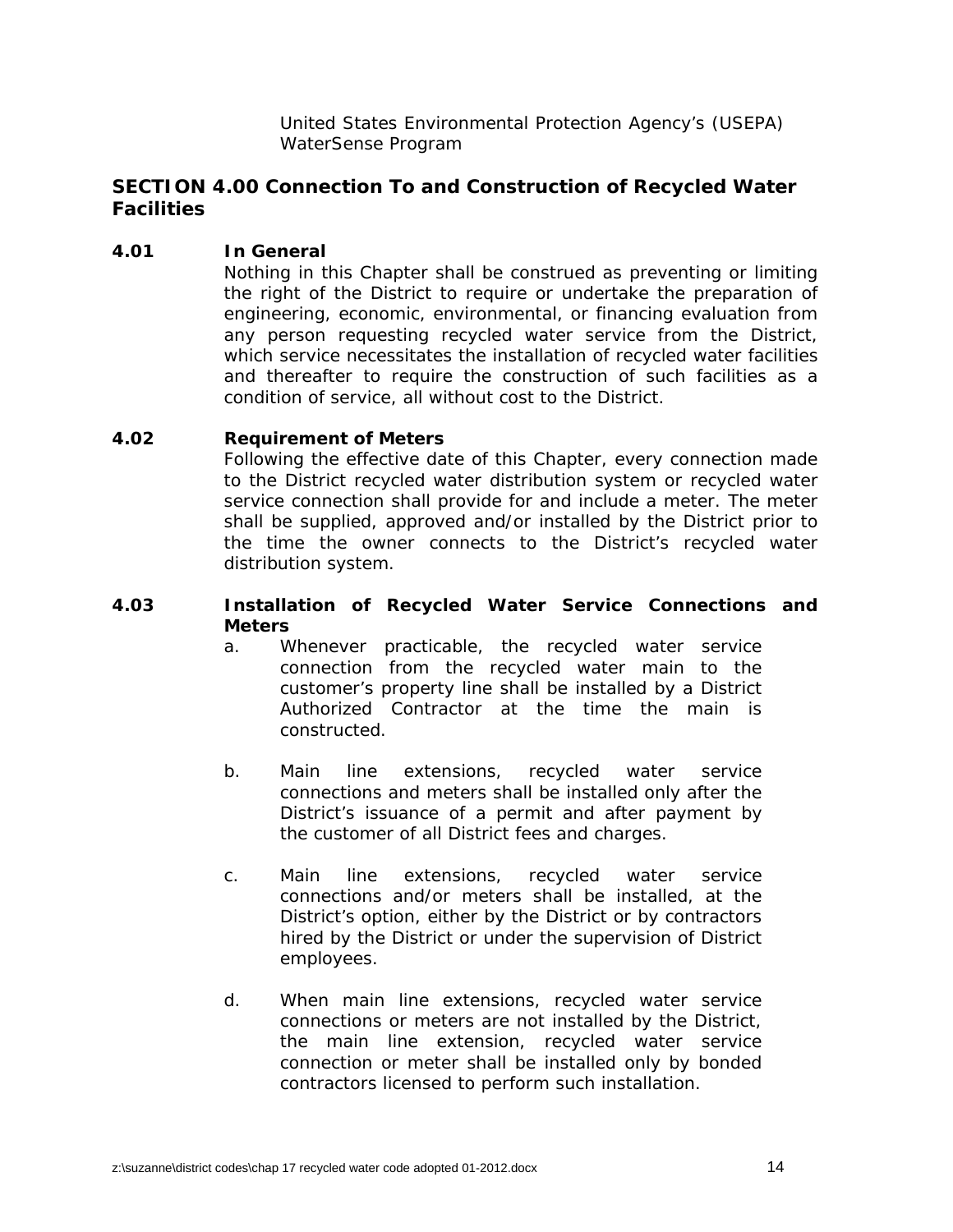e. When the District determines that any installation shall be performed by the District or person hired by the District, the applicant shall pay in advance an amount of funds equal to the approximate costs of construction and other necessary expenses. Upon completion of construction, the District shall refund the excess, if any, of any funds paid by the applicant or, if applicable, the applicant shall pay the amount, if any, by which the actual costs exceeded the applicant's deposit.

#### **4.04 Size of Recycled Water Service Connection and Meters**

- a. The size of the recycled water service connection shall be approved by the District in advance. Except when otherwise specifically approved by the District, the maximum size for a single-family recycled water service connection shall be one inch.
- b. The size of the meter serving a premise shall be approved by the District in advance of service. The standard size recycled water meter serving a mobile village lot and townhouse lot shall be a 5/8 inch or 3/4 inch meter, for all other residential lots, it shall be a 3/4 inch or 1 inch meter.

#### **4.05 Installation of Customer Recycled Water Line**

 The customer shall, at the customer's own expense, install according to District standards and using a District authorized contractor, the customer's recycled water line. The private recycled water line shall remain the sole property of the customer.

#### **4.06 Financial Responsibility for Installation of Recycled Water Facilities**

 An applicant who installs or causes to be installed, any part of the District's recycled water facilities, shall be financially liable for the costs of installation and all incidents thereof.

#### **4.07 Relocation of Recycled Water Facilities at Customer's Request**

 Upon a customer's written request, recycled water facilities may be relocated by the District, provided that the relocation, in the opinion of the General Manager, is not detrimental to the District's recycled water distribution system. The cost of the relocation shall be borne by the customer and shall be payable in advance to the District. The cost of the relocation shall include the applicable costs and fees for all construction (if the construction is performed by persons hired by the District), design, installation, inspection, administration, overhead, and any other necessary related expenses.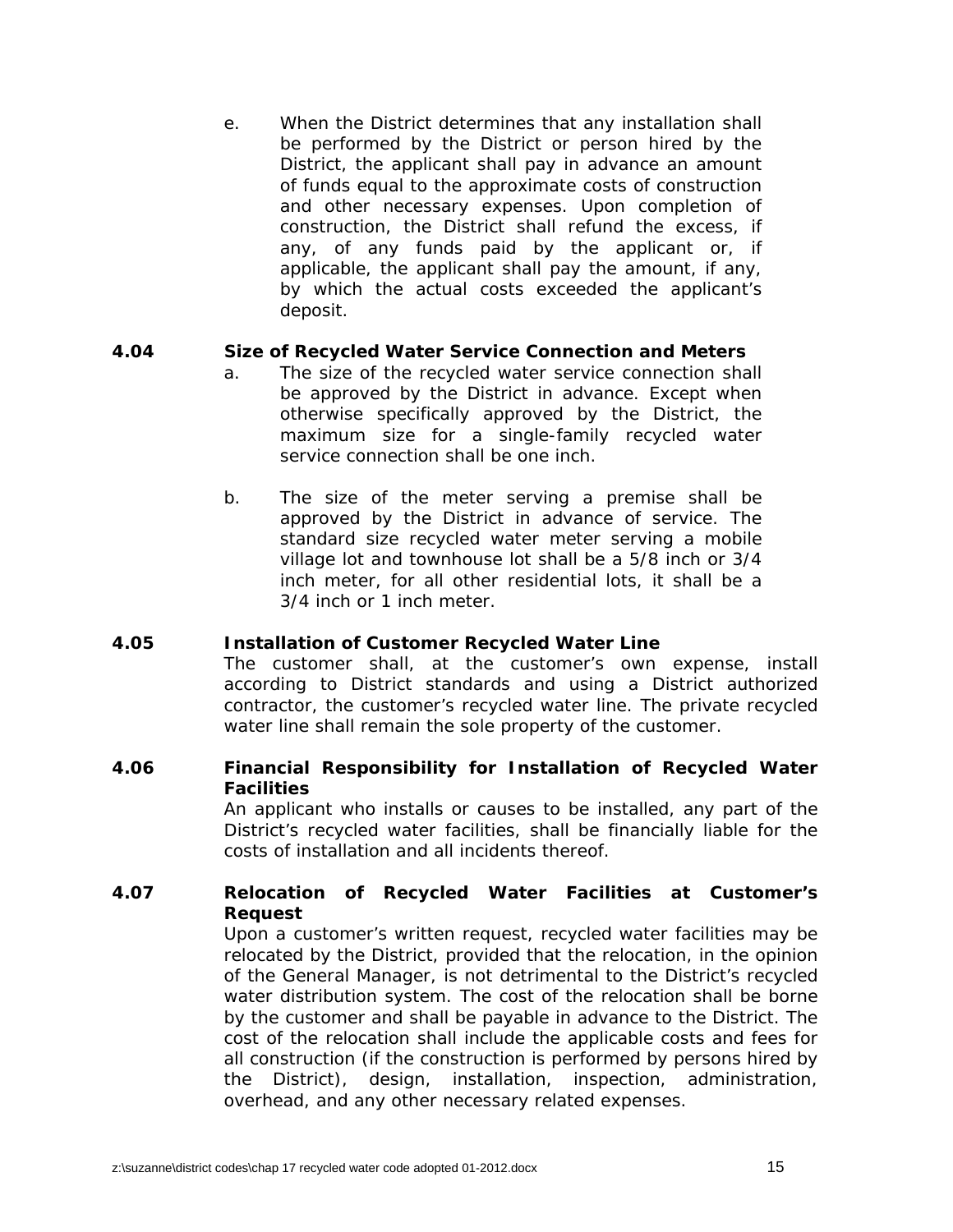#### **4.08 Relocation of Recycled Water Service Connection at District's Request**

 Where a recycled water service connection is relocated for the convenience or protection of the District, the relocation shall be at the expense of the District provided such relocation is not made necessary by the customer.

#### **4.09 Change of Recycled Water Meter at Customer's Request**

- a. A customer may apply in writing to the District to change the size of an installed meter.
- b. If the existing recycled water service connection is adequate to service the proposed change in meter size and the District determines that the change is necessary or advisable, the District shall authorize the change. Before the meter is changed, the customer shall pay all applicable fees and charges to the District.
- c. If the existing recycled water service connection is inadequate to serve the proposed meter change, the recycled water service connection shall be changed at the customer's expense. Before the meter and recycled water service connection are changed, the customer shall pay all applicable fees and charges to the District.

#### **4.10 Separate Recycled Water Service Connection**

 Separate premises, whether owned by the same or different persons, shall not be supplied with recycled water through the same recycled water service connection.

#### **4.11 Division of Presently Serviced Premises**

 When premises currently serviced by the District's recycled water distribution system are divided into two or more premises, unless otherwise agreed to by the District, the existing meter and recycled water service connection shall be considered to belong to the premise which the meter or recycled water service connection most directly enters and the new premises shall require the installation of additional meter(s) and recycled water service connection(s) and payment of all applicable fees and charges.

#### **4.12 Recycled Water Plans**

a. Each application for a recycled water permit, for which installation of recycled water facilities is necessary, shall be accompanied by three (3) sets of plans and specifications for the installation and one electronic version in District approved software format.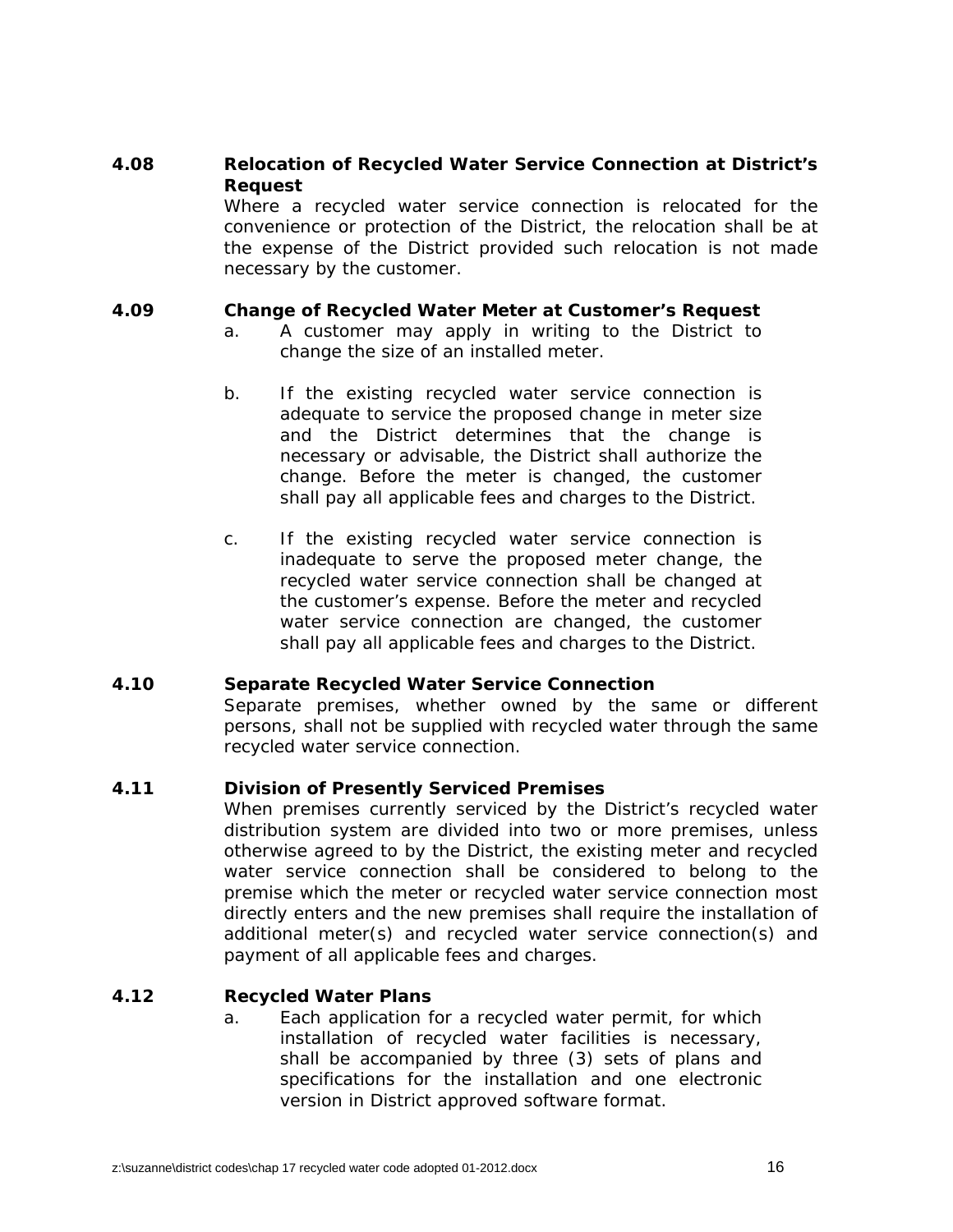- b. The plans shall be the exclusive property of the District.
- c. The General Manager or Engineer shall determine the adequacy of the proposed recycled water facilities as to size, type and quality of materials, and as to the location of facilities to serve the proposed development, including off-tract pipelines and other appurtenances.
- d. The General Manager or Engineer shall certify in writing whether the plans and specifications submitted conform to District Recycled Water System Design and Construction Standards.

#### **4.13 Easements and Rights-of-Way**

- a. Any applicant who installs, or proposes to install, recycled water facilities shall furnish the District all necessary easements and rights-of-way for such facilities and the subsequent operation and maintenance thereof.
- b. If the applicant cannot finish the necessary easements and rights-of-way, the District may, at its sole option, acquire such easements and right-of-way, subsequent to the applicant's payment to the District of all funds necessary to cover the District's cost of such acquisition.
- c. Until the necessary easements and rights-of-way have been properly executed and recorded, the District shall not approve any plans for recycled water facilities to be constructed by one person across the property of another person. The District shall not accept for public use any such recycled water facilities and no person shall place such facilities into use.

#### **4.14 Performance Bond**

 The applicant shall post a surety bond, cash or other security satisfactory to the District to guarantee the faithful performance of any agreement for the applicant's construction of the recycled water facilities. The surety bond, cash or security shall be in the sum of one hundred percent (100%) of the estimated cost of the work, or in such other sum as may be fixed by the District. The surety bond, cash or security shall, in addition to guaranteeing the faithful performance of the work, guarantee the maintenance of the portion of the recycled water facilities constructed by the applicant for a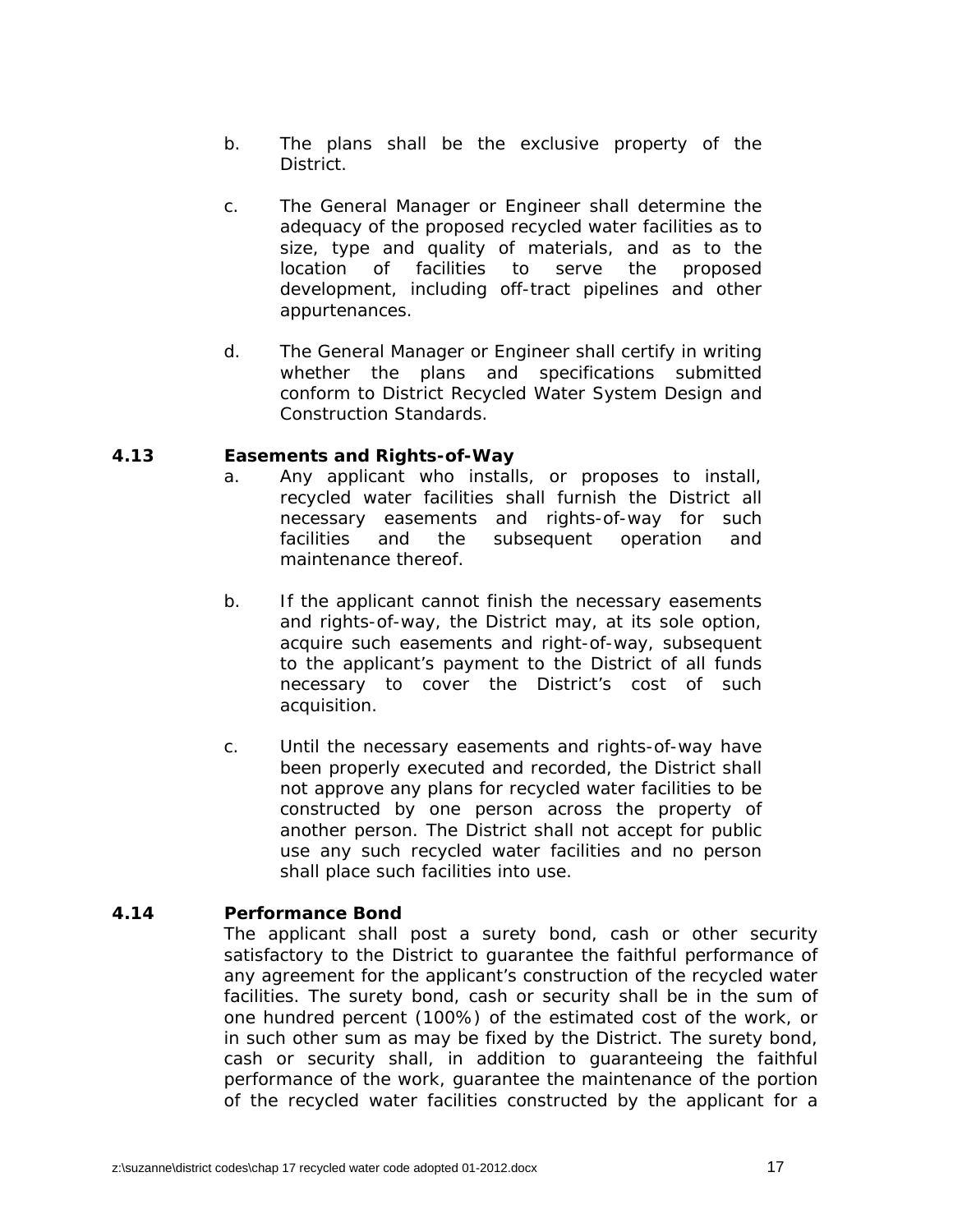period of one year following the District's written acceptance of the work.

#### **4.15 Liability**

 The District and its officers, agents and employees shall not be liable for any injury or death of any person or damage to any property arising during or stemming from, the performance of any work by an applicant. The applicant shall be answerable for, defend, indemnify and hold harmless, the District and its officers, agents and employees, including all costs, expenses, attorney's fees and other fees and interest, incurred in defending the same or in seeking to enforce this provision. The applicant shall be solely liable for any defects in the performance of the applicant's work or for any failure, damage, injury, claim or loss, which may develop therefrom.

# **4.16 Dedication Requirements**

 An Offer of Dedication of the recycled water facilities, excluding any private water lines, shall be included in any application for a recycled water permit. The District shall not accept for dedication any portion of the recycled water facilities, which are not constructed in conformity with the requirements of the main line extension agreement, if any, and of this Chapter.

#### **4.17 As-Built Plan**

 Two (2) sets of drawings and one (1) electronic version delineating as-built recycled water lines and appurtenances shall be filed with the District, prior to and as a condition of, the District's approval and acceptance of construction by an applicant. No certificate of final inspection shall be issued until such prints and drawings are filed.

#### **4.18 Inspection of Construction**

a. The District shall have the right to inspect all work on the recycled water distribution system downstream of the point of connection on the customer side of the meter during and subsequent to its construction. When construction is completed, the work must be inspected and approved, in writing, by the District before the newly constructed facilities may be connected to the District's recycled water distribution system. Each site will be inspected to ensure prevention of any cross connection between the water and recycled water systems. No construction shall be covered at any time unless it has been inspected and approved by the District. No facilities shall be connected to the District's system unless the District has performed tests indicating the new construction is satisfactory and the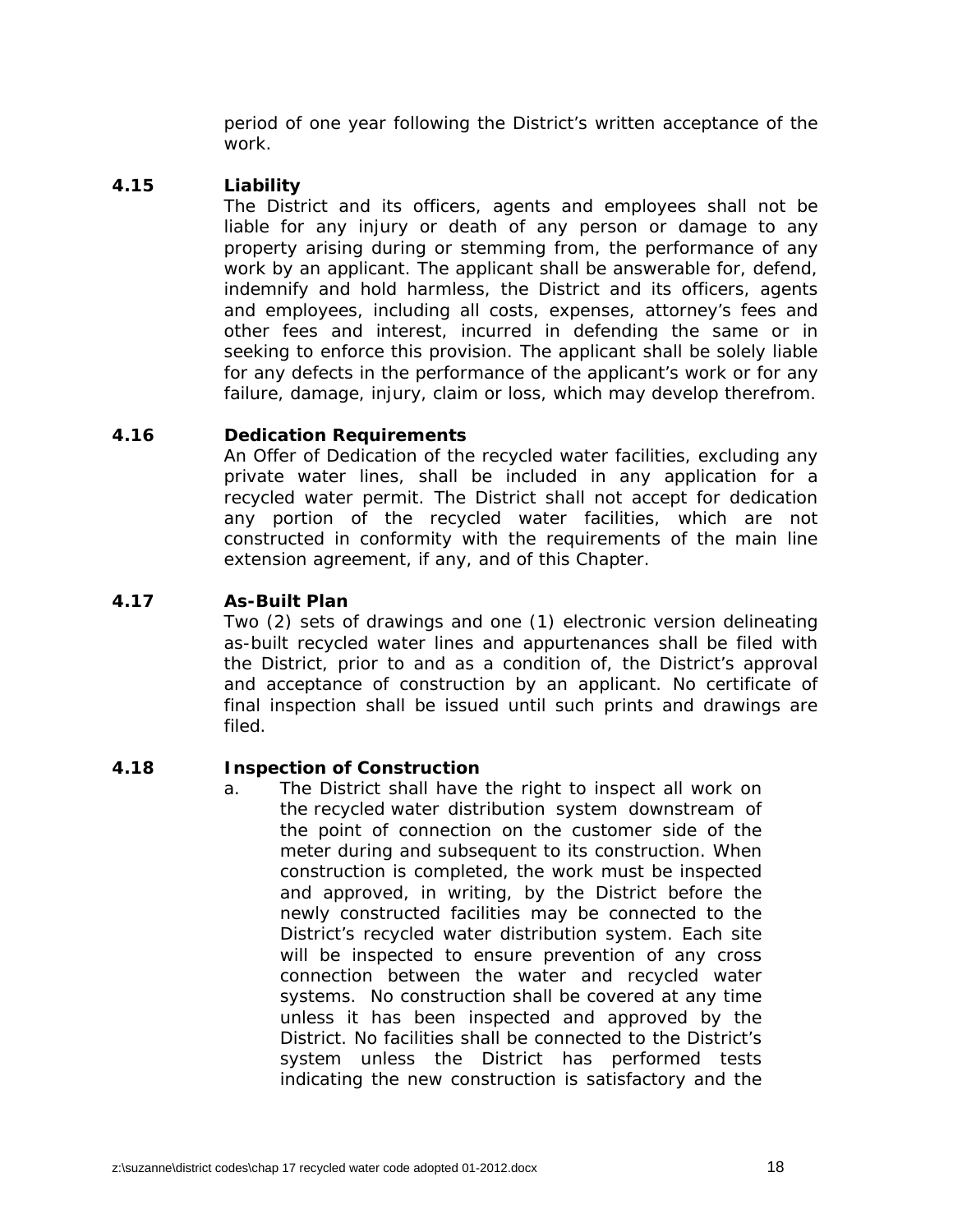facilities have been cleaned of any debris accumulated from construction operations.

b. The applicant shall give the District at least forty-eight (48) hours advance notice, Saturdays, Sundays and holidays excluded, of when it wishes the District to perform an inspection of any part of the recycled water system. If work is inspected and deemed inadequate, the District shall so notify the applicant in writing and identify the deficiencies in the project.

#### **4.19 Certificate of Final Inspection and Completion**

 When the District determines that a work done; under the recycled water permit and a recycled water main line extension agreement, if any, has been constructed according to and meets the requirements of all applicable provisions of this Chapter, the agreement, and other District rules and regulations, and when any fees have been paid, the General Manager, subject to any procedure which may be adopted by the Board, shall authorize the issuance of the Certificate of Final Inspection and Completion.

#### **4.20 Ownership Upon Dedication**

 When the Certificate of Final Inspection and Completion is issued, the District shall accept the Offer of Dedication and authorize the connection of the new recycled water facilities. Upon connection to the District's recycled water distribution system, the new recycled water facilities, excluding recycled private water lines, shall become the exclusive property of the District.

#### **4.21 Testing of Backflow Devices**

 Pursuant to County Ordinance, certain categories of District customers are required to install, maintain and test annually backflow devices. Provided District has personnel who are certified to perform the annual testing, upon the customer's request, the District will perform the annual testing on a time-and-materials basis charged to the customer and collectible as any other District fee. Otherwise, the annual backflow testing shall be performed by a certified third party vendor.

# **SECTION 5.00 Recycled Water Main Line Extensions**

#### **5.01 Recycled Water Main Line Extension**

 Any person requesting recycled water service from the District, which necessitates an extension of the District's recycled water main line, shall apply to the District for a recycled water main line extension agreement on the forms prescribed by the District.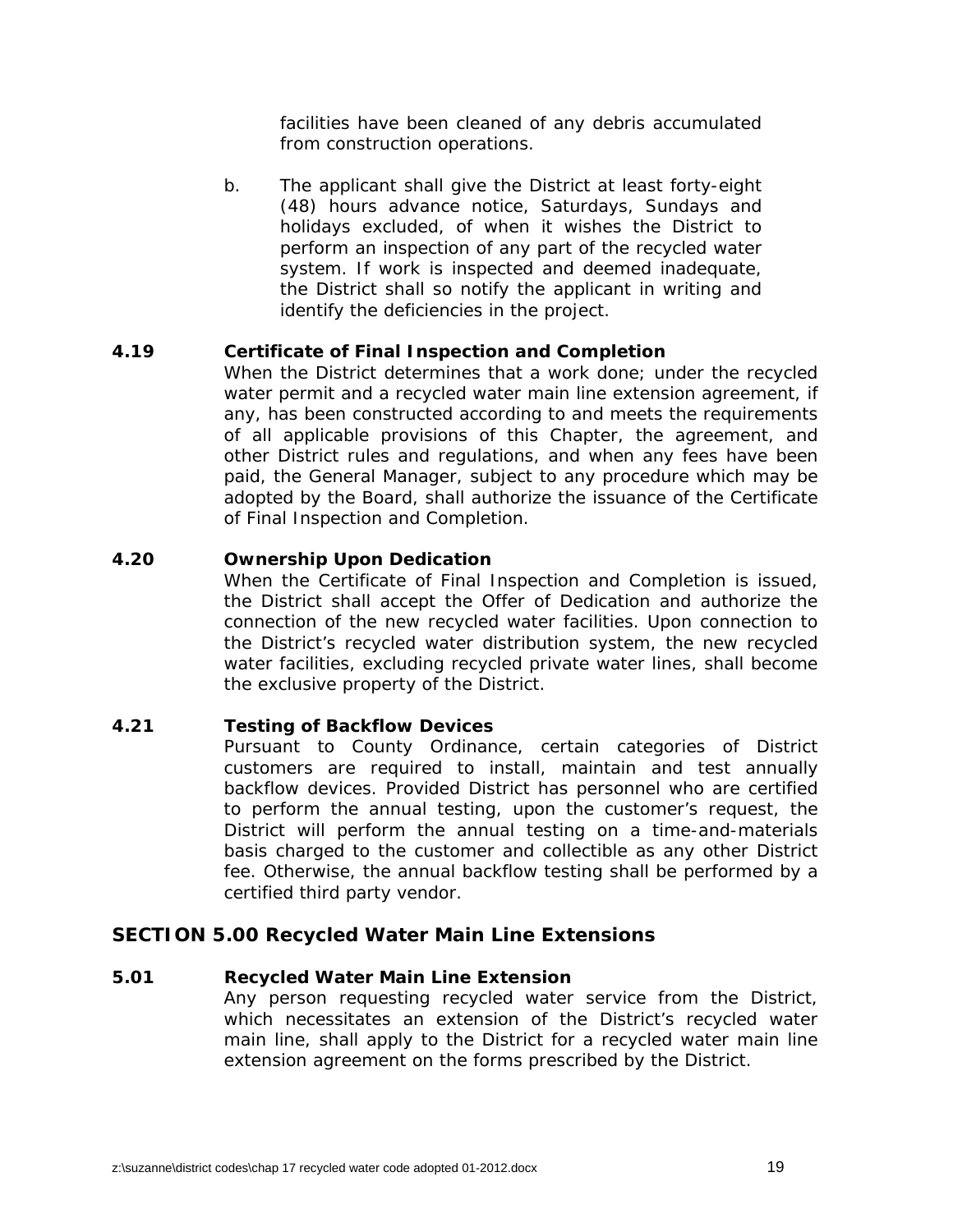#### **5.02 Formation of an Assessment District**

 At the District's sole discretion, the District may utilize any statutory or other procedure concerning assessment districts to finance the construction of the recycled water main line extension, metered recycled water service connections and related appurtenances.

#### **5.03 Size of New Recycled Water Main Line**

 The District may require the installation of a recycled water main line larger than that necessary to adequately serve the applicant's property. When the District requires the installation of a larger recycled water main line, the District shall either:

- a. Pay the difference in cost, as determined by the District, between the size necessary to service the applicant's construction and the larger recycled water main line;
- b. Perform the installation itself, subsequent to the receipt from the applicant of a sum sufficient to cover the cost of installation, and other necessary expenses, of the recycled water main line required by the applicant;
- c. Require the applicant to construct the larger recycled water main line subject to reimbursement as hereinafter provided.
	- d. A combination of the foregoing.

#### **5.04 Reimbursement for Extension**

 When an applicant enters into a recycled water main line extension agreement with the District, which requires the installation of a recycled water main line larger than that necessary to adequately serve the applicant's property, the agreement shall provide for a refund to the applicant as follows:

- a. Within the limits specified herein, when the recycled water main line extension has been installed at the applicant's sole expense, the applicant shall be eligible for reimbursement of applicant's cost based upon the applicant's and other customer's pro rata use, as determined by the District, of the extension.
- b. The District shall levy on all customers connecting into the extension financed by applicant; a fee determined by the District and based on the connecting customer's pro rata use of the extension and the actual cost of the extension.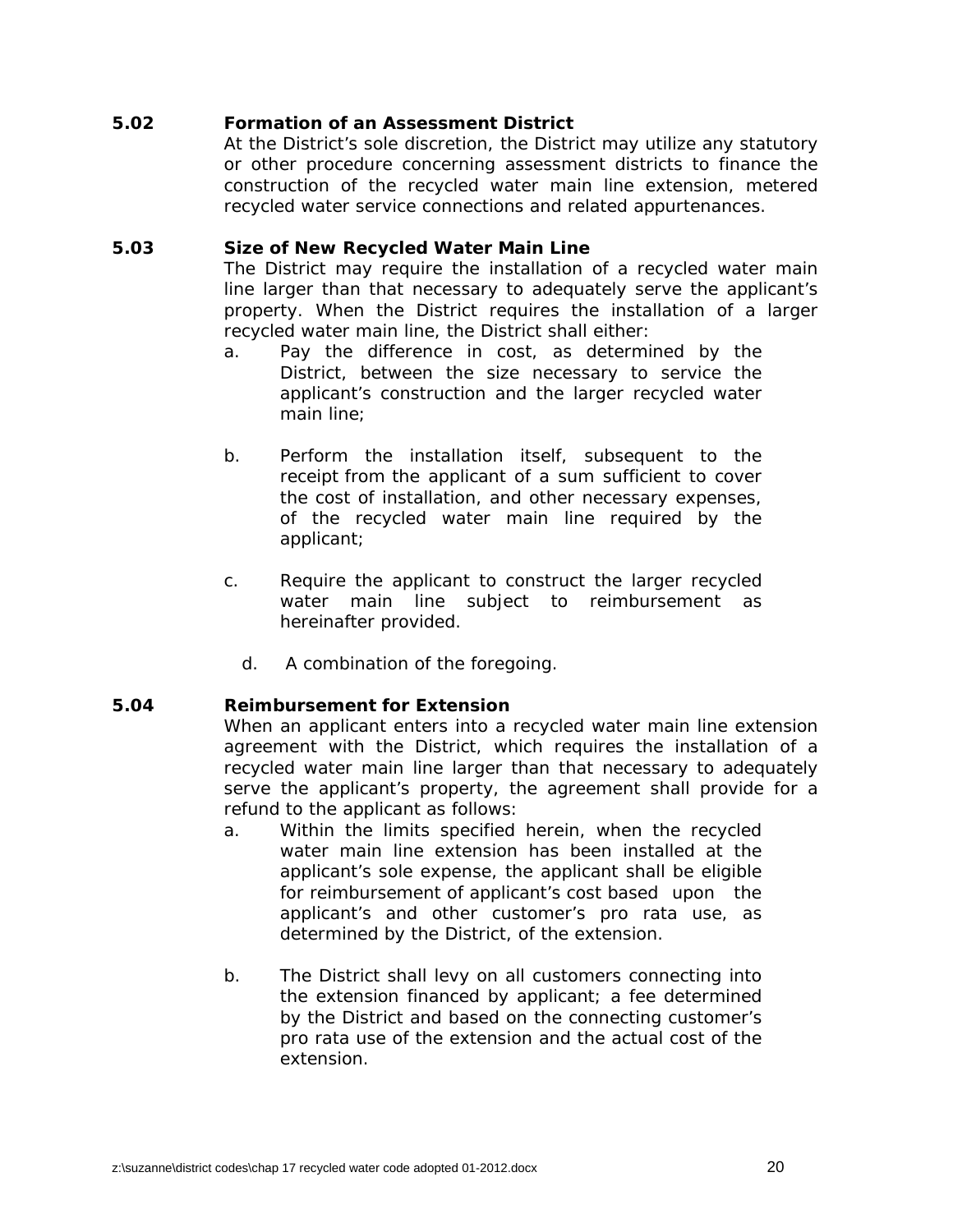- c. Within ninety (90) days of the District's receipt of any money pursuant to Section 5.04(b), the District shall pay such money to the applicant.
- **5.05 Pre-Existing Recycled Water Main Line Extension Agreements**  Notwithstanding any section of this Chapter, all recycled water main line extension agreements, on or before adoption of this recycled water code, shall be governed by the rules under which the preexisting recycled water main line extension agreements were made at the time of execution of that particular agreement.

#### **SECTION 6.00 Recycled Water Permits and Fees**

#### **6.01 Recycled Water Permit Required**

 No persons, other than those specifically excluded by this Chapter, shall uncover or cause to be uncovered, construct or cause to be constructed, use or cause to be used, alter or cause to be altered, or connect to or cause to be connected to, any public recycled water main or other portion of the recycled water distribution system or services owned by the District without first obtaining a recycled water permit from the District, paying the applicable fees, and complying with all other applicable provisions of this Chapter.

#### **6.02 Application for Recycled Water Permit**

 Any person legally entitled to apply for and receive a recycled water permit shall make application for a recycled water permit on forms provided by the District for that purpose. Any applicant shall describe the proposed construction and location, ownership, occupancy, and use of the premises in connection therewith. The General Manager may require, in addition to the information specified, any additional information from the applicant, which will enable the General Manager to determine that the proposed connection complies with the provisions of this Chapter.

#### **6.03 Unauthorized Usage of Recycled Water Permit**

- a. Upon prior written approval of the District, a person to whom a recycled water permit has been issued may transfer such permit to another person solely for the same use and premise for which the recycled water permit was issued, subject to all terms and conditions under which the recycled water permit was issued. The transferee shall meet all requirements of the District relating to the transfer.
- b. Usage of recycled water permit for a premise other than the premises for which the recycled water permit was issued shall be unauthorized usage and shall render the recycled water permit void and invalid.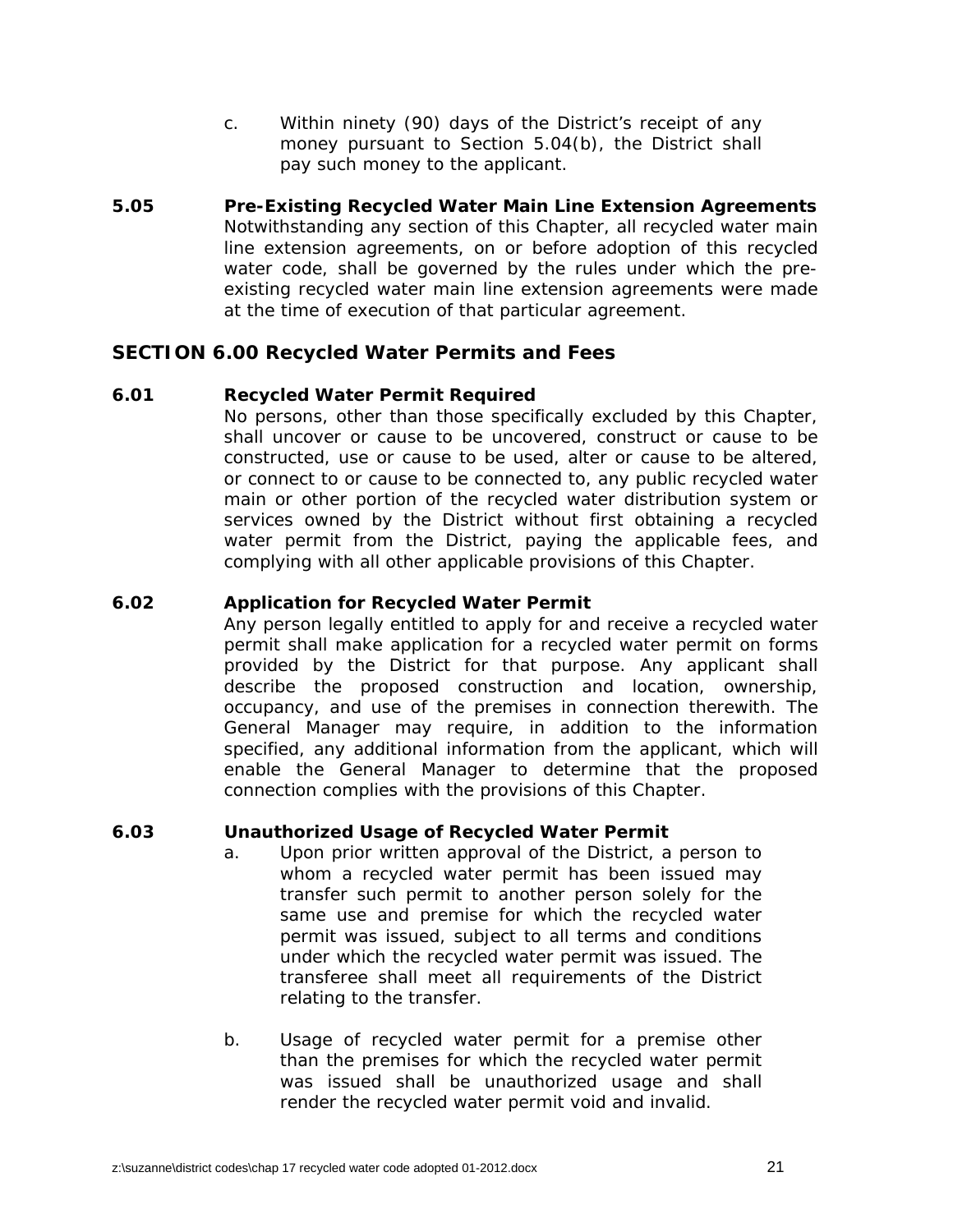c. A person engaging in an unauthorized use of the recycled water permit shall apply to the District for an appropriate recycled water permit. If the District issues the recycled water permit, the applicant shall pay the appropriate current fees and charges.

#### **6.04 Persons Excluded From This Section**

 The provisions of this Section 6.00 may be waived by the General Manager for contractors constructing recycled water facilities or improvements under contract with the District, or under contract awarded by the District under proceedings pursuant to any of the special procedure statutes of the State providing for the construction of recycled water facilities and assessing of the expenses thereof against the lands benefited thereby.

#### **6.05 Plan Checking**

 No recycled water permit shall be issued until the District has checked and approved the plans in accordance with the applicable provisions of this Chapter.

#### **6.06 Payment of Fees and Charges**

 No recycled water permit shall be issued until all fees and charges in connection therewith are paid to the District.

#### **6.07 Applicant's Agreement to Comply with Code**

 The applicant's signature on an application for a recycled water permit or the applicant's acceptance of any recycled water permit shall constitute an agreement by the applicant to comply with all the provisions, terms and requirements of the District's Recycled Water Code, with all other rules and regulations of the District, and with the plans and specifications the applicant has filed, together with such corrections or modifications, if any, as may be permitted or required by the District in writing. This agreement shall be binding upon the applicant and the applicant's successors in interest, and may be altered only by the District in writing upon the applicant's written request.

#### **6.08 Time Limits on Recycled Water Permits**

 If work under a recycled water permit is not commenced within six (6) months from the date of issuance of such permit or if, after commencing, the work is discontinued for a period of one (1) year, the recycled water permit shall become void and no further work shall be undertaken until a new recycled water permit shall have been secured and a new fee paid therefore at applicable rates then in effect.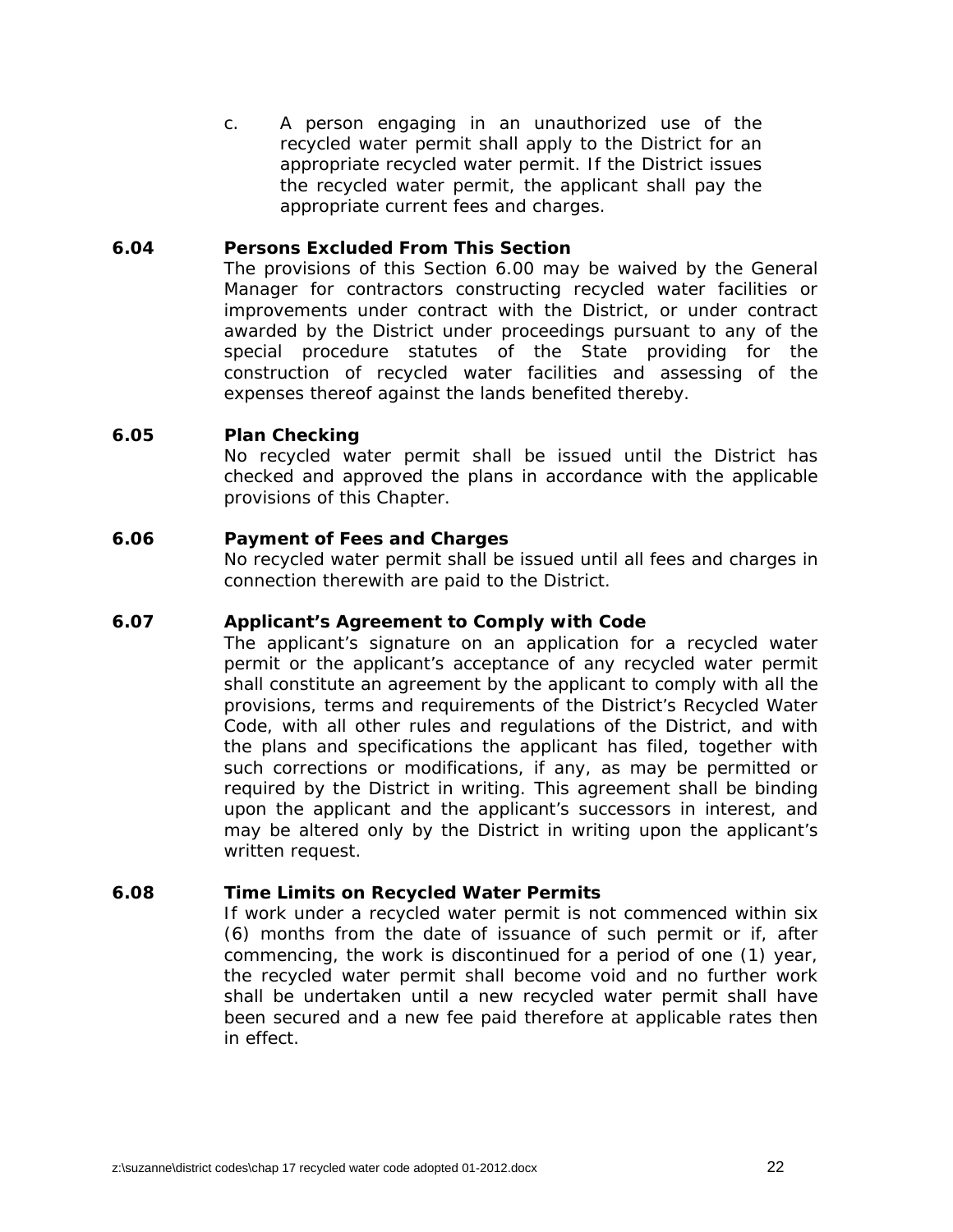# **SECTION 7.00 Recycled Water Rates and Charges**

#### **7.01 Recycled Water Service When Recycled water Service Connection is Adequate**

 Where an existing and adequate recycled water service connection and/or meter are properly connected to the District's recycled water distribution system, and which is or has been legally servicing the premises or for which a District recycled water permit has been issued, an applicant for recycled water service from the District shall be entitled to such service after the applicant submits an appropriate application to the District, and complies with all other District regulations. However, if the applicant is delinquent in any bills to the District, the applicant shall pay such bills in full, prior to receiving District recycled water service.

# **7.02 Recycled Water Service When Recycled Water Service Connection Is Inadequate**

Prior to recycled water being available, potable water will be supplied in lieu of recycled water via recycled water distribution and service lines. Once the District has sufficient recycled water supply and system capacity to supply recycled water, all parcels connected to the recycled water system shall accept recycled water. The District shall notify in advance their schedule for furnishing the recycled water service subsequent to the applicant's construction and when sufficient recycled water supplies have become available. The District shall furnish the recycled water service, when available, subsequent to the applicant's construction, or payment for the construction of the necessary portions of the distribution system; the applicant's payment of all fees to the District; the applicant's compliance with all District rules and regulations; and the applicant's payment in full of all delinquent charges, if any, owed to the District. The applicant must also be in compliance with all District rules and regulations for recycled water use by the time recycled water service is deemed adequate and service is initiated.

#### **7.03 Rates and Fees**

The District will determine all recycled water rates, fees and charges concerning recycled water service. These may be changed at the discretion of the District and may be subject to the same conservation pricing levels as potable water to encourage efficient water use. The rates, fees and charges shall be determined by Board Resolution.

# **SECTION 8.00 Special Types of Recycled Water Service**

#### **8.01 Recycled Water Service Outside District**

a. The District may provide or allow recycled water service to persons outside its boundaries when the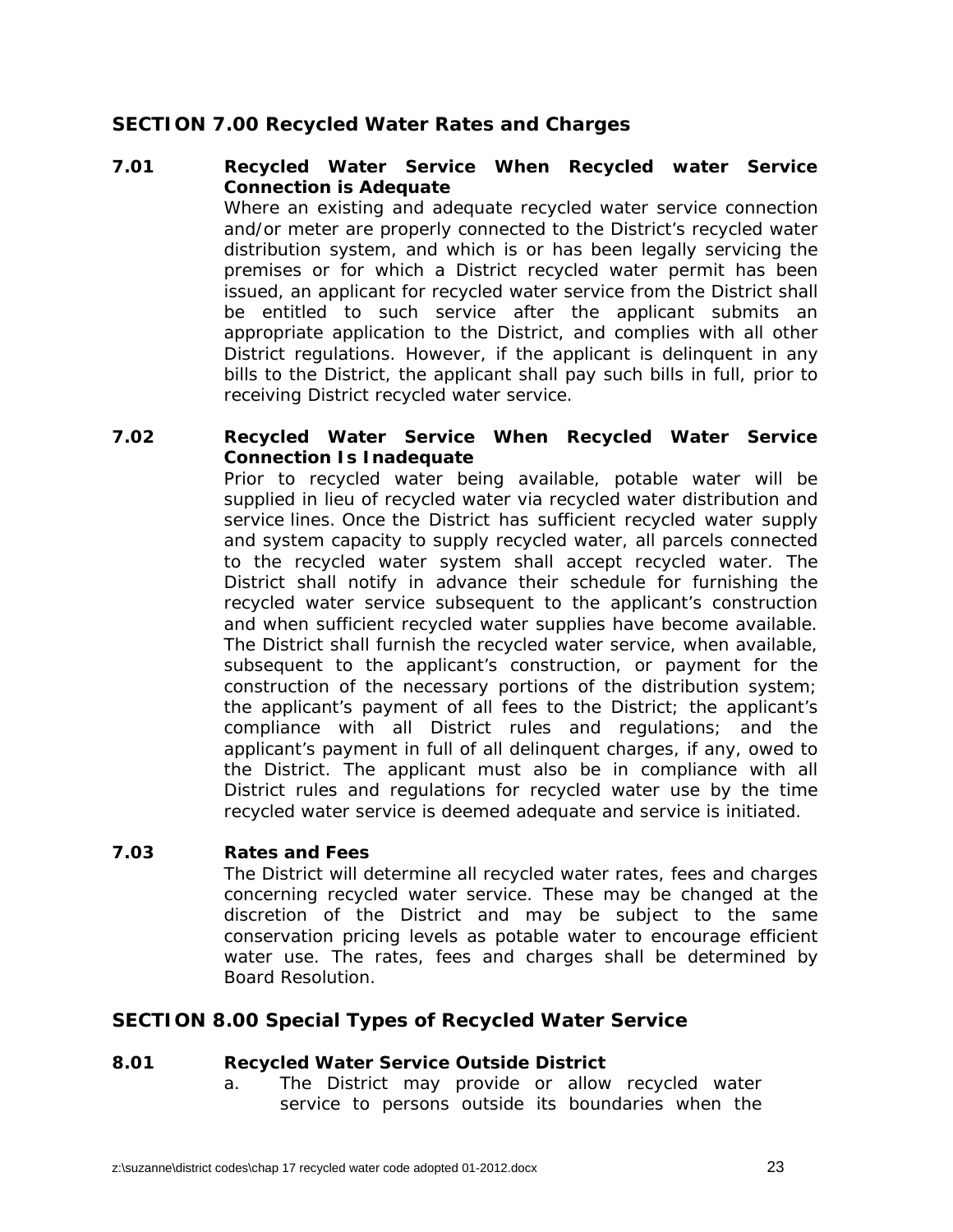Board finds that such service shall not adversely affect the recycled water service within the District and that a surplus supply of recycled water and recycled water facility capacity exists.

- b. In the event that, because of increased usage or other causes, service outside the District becomes adverse to the District's interest or the interest of District customers located within the District or surplus recycled water and/or pipeline capacity is no longer available for such outside use, the District may discontinue or disconnect the service outside the District 120 days after the District gives written notice to the person or premises receiving the recycled water that such outside service is to be terminated.
- c. Except as set forth in this Section, the rules and regulations of the District shall apply to all customers outside the District.
- d. The rates, fees and charges for recycled water service outside of District boundaries are to be determined by future Board Resolution.
- e. Prior to receiving recycled water service, a customer outside the District shall deposit an amount equal to three (3) months of the District's applicable rates for recycled water service.
- f. The supply of recycled water to persons outside the District shall not create a vested right with the person outside the District to continue to receive recycled water service from the District for any credit or refund for improvements made to receive such recycled water service.

#### **8.02 Temporary Recycled Water Service**

 Before temporary service is supplied through a recycled water service connection, the applicant shall obtain a recycled water permit or other written approval from the District.

- a. The applicant for temporary recycled water service shall pay the charges to be set forth by a future Board resolution.
- b. Temporary service may be interrupted for testing or other conditions deemed necessary by the District.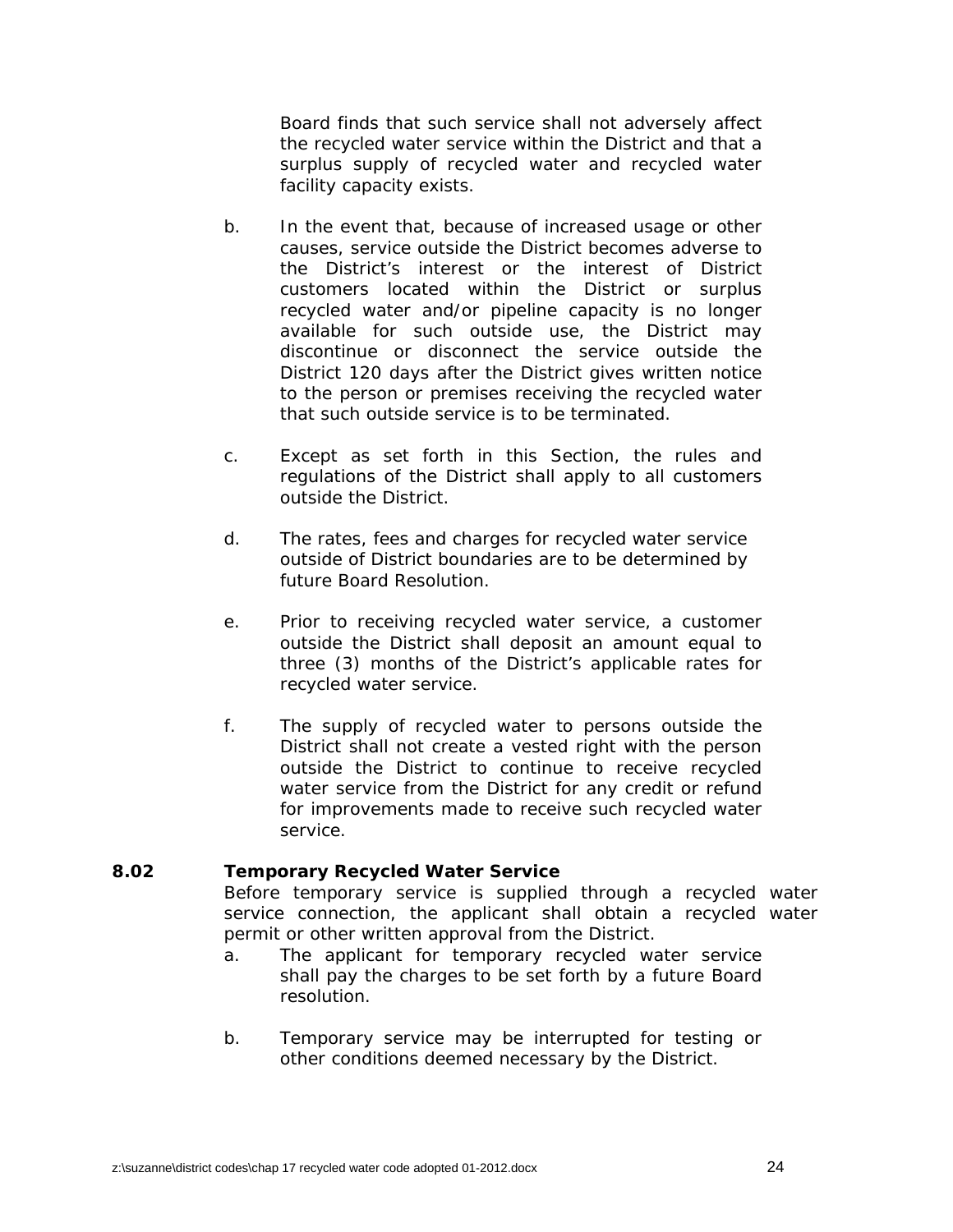# **SECTION 9.00 Collection of Recycled Water Rates and Enforcement Provisions**

The collection and enforcement provisions related to recycled water rates, fees and charges are to be determined by future Board Resolution.

# **SECTION 10.00 Recycled Water Use Efficiency**

#### **10.01 Definitions**

 As used in Section 10.00, the following terms shall have the specified meanings.

a. Pressure Reducing Valve

Pressure reducing valve shall mean a valve device, which regulates recycled water pressure to structures and is designated to permit the pressure for use within that structure.

b. Public Use

Pubic use shall mean all commercial or industrial establishments, including restaurants, bars, public buildings, comfort stations, schools, gymnasiums, or other places to which the public has access or which are frequented by the public with or without special permission or invitation, and installation where both free and pay fixtures are installed so that the fixtures' use is similarly unrestricted.

c. Self-Closing Valve

Self-closing valve shall mean a valve device designed to close by spring or by recycled water pressure when left unattended.

d. Weather Based Irrigation Controller

An irrigation controller that has automated watering schedules using climate or soil moisture sensing capability in accordance with requirements of the California Building Standards CalGreen Code.

e. Landscape Area

Landscape area means all the planting areas, turf areas, and water features in a landscape design plan. The landscape area does not include footprints of buildings or structures, sidewalks, driveways, parking lots, decks, patios, gravel or stone walks, other pervious or nonpervious hardscapes, and other non-irrigated areas designated for non-development (e.g., open spaces and existing native vegetation).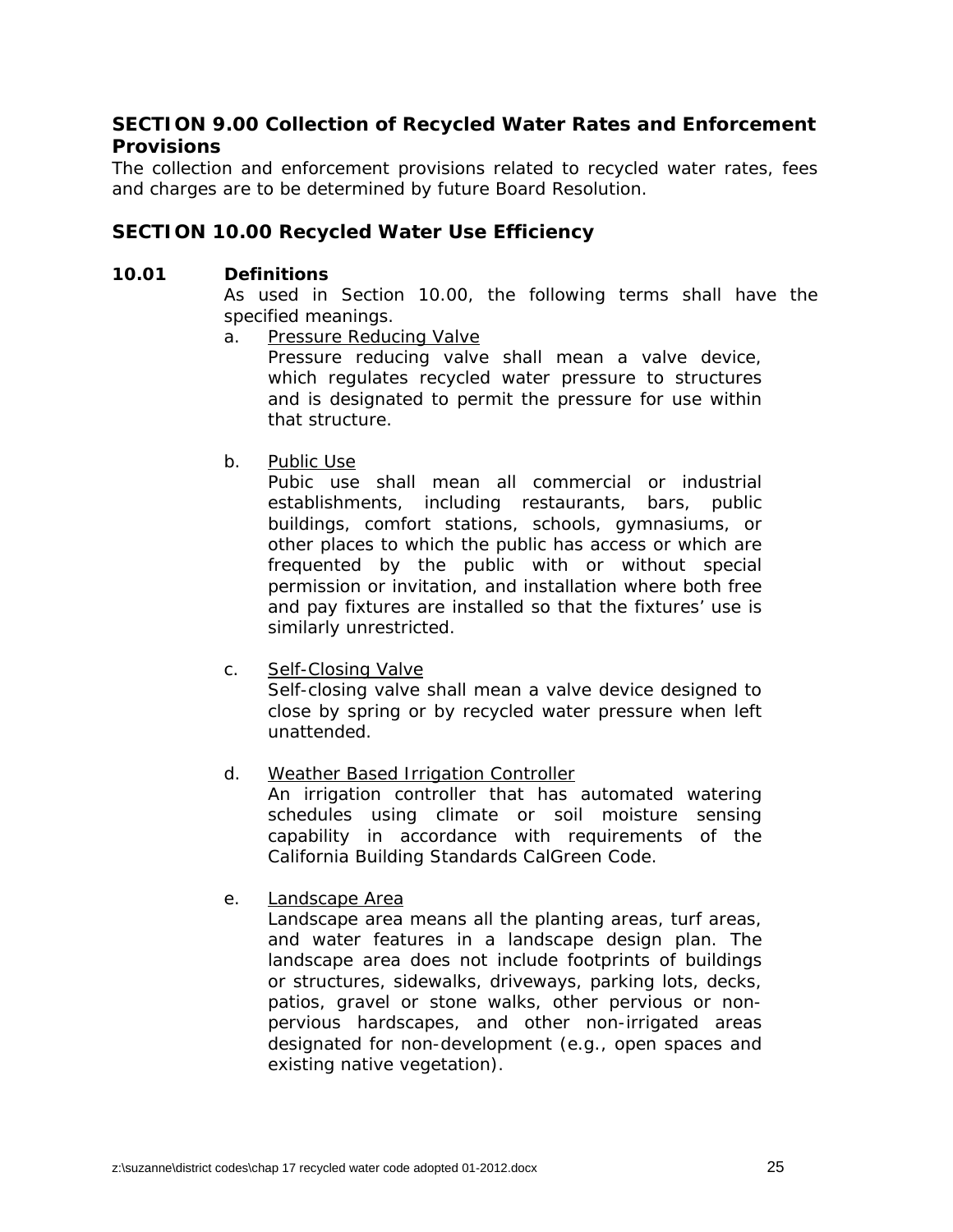#### f. Dedicated Irrigation Meter

A meter used to measure recycled water only used for outdoor irrigation purposes and which can serve as the basis for applied water to the landscape area used in comparison to a water budget for the same area.

g. Runoff

Water which is not absorbed by the soil or landscape to which it is applied and flows from the landscape area. For example, runoff may result from water that is applied at too great a rate (application rate exceeds infiltration rate) or when there is a slope runoff is strictly prohibited.

#### **10.02 Recycled Water Waste**

 No person shall cause or permit any recycled water furnished to the person's premises by the District to run to waste as defined in Section 11.00. The District may, pursuant to the requirements of Section 13.00, disconnect the District's service to any premises and/or customer for the customer's failure to comply with this Section. The District may inspect or install test meters in unmetered service to determine compliance.

#### **10.03 Outdoor Conservation Devices Required on New or Remodeled Landscapes**

 All landscaped area that requires a Sacramento County Building or Home Owner's Association (HOA) review and/or permit that are connected to the District recycled water distribution system, after the effective date of this Chapter, shall be constructed pursuant to the California State Building Codes otherwise known as the "CalGreen Code" and any replaced or remodeled irrigation equipment shall be District-approved water efficient equipment, and be USEPA WaterSense labeled products. Pressure reducing valves shall be installed on landscape or dedicated irrigation connections where District approved improvement plans call for such installation in accordance with District Standards.

#### **10.04 Conservation Devices Required on New or Remodel Public Landscaped Areas or Facilities**

 All new public users or users remodeling landscaped area or any facilities that may benefit from recycled water use that require a Sacramento County building permit and are connected to the District recycled water distribution system after the effective date of this Chapter, shall be equipped with District-approved water efficient equipment pursuant to the California State Building Codes otherwise known as the "CalGreen Code" and be USEPA WaterSense labeled products. Pressure reducing valves shall be installed on new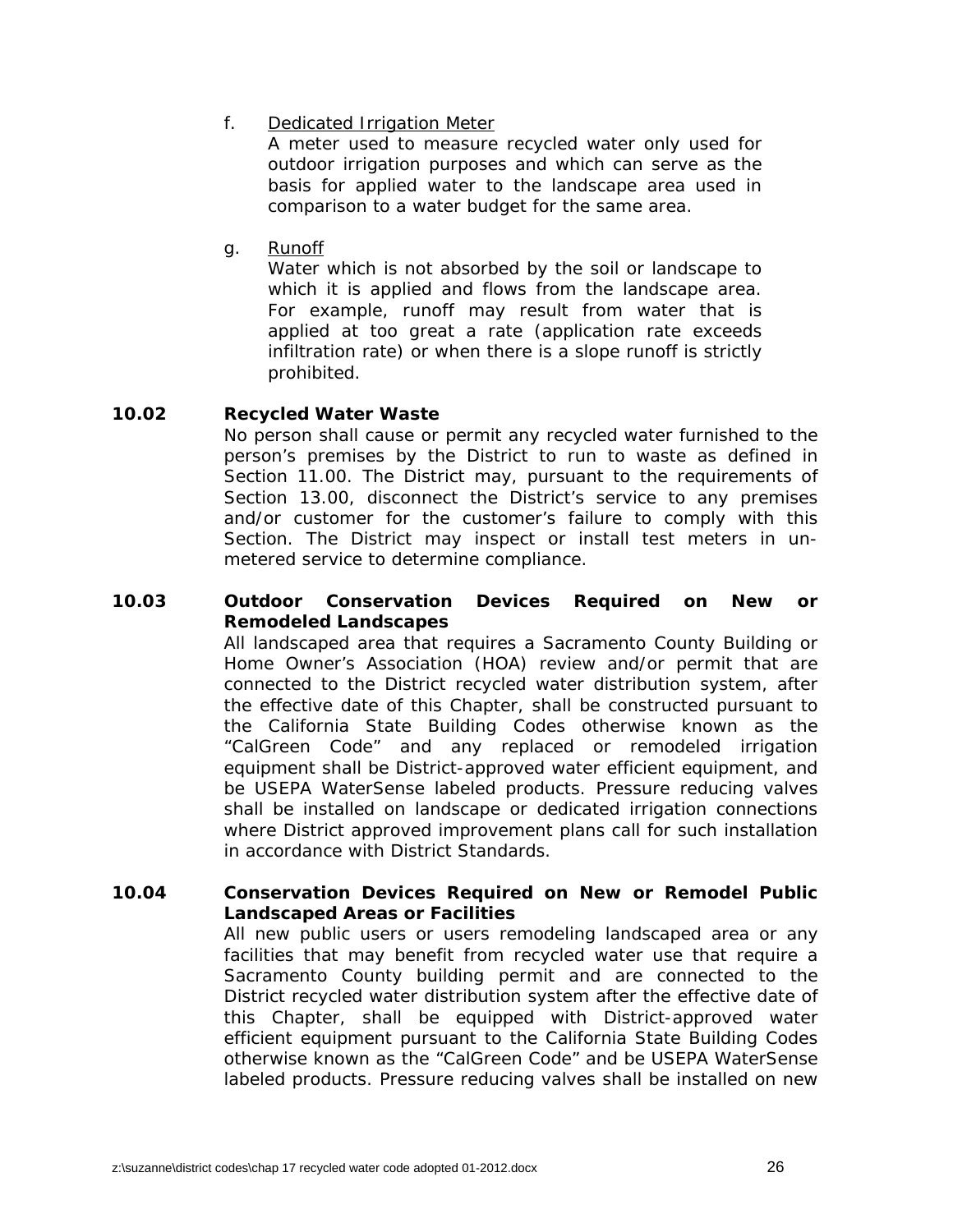public use facilities where District approved improvement plans call for such installation in accordance with District Standards.

# **SECTION 11.00 Recycled Water Waste**

#### **11.01 Illegal Discharge of Recycled Water**

Discharge of recycled water for any purpose, including approved uses, in areas other than those authorized, is prohibited.

#### **11.02 Determination of Wasteful Uses of Recycled Water**

It shall be unlawful for any person to waste recycled water as defined in this Section 11.00. Violations will be based on observation(s) and documentation of waste by District staff, including up not limited to evidence of a continually running recycled water meter readings and/or physical inspection, and/or visual observation of the occurrence. Violations are subject to the enforcement and penalty provisions in Section 13.00.

#### **11.03 Repair of Leaky Outdoor Fixtures**

It shall be unlawful for any person to maintain or allow on the person's premises leaky or faulty recycled water using equipment or devices to which District recycled water is supplied, so that District recycled water is wasted thereby. Failure to repair or disconnect such leaky or faulty devices within seven (7) days after being notified in writing to do so by the District, shall be sufficient cause for the District to disconnect its water service for such premises, pursuant to the requirements of Section 13.00, until the repairs have been made. At the discretion of the District, the customer may be informed in writing that the leak must be repaired more quickly, in which case the customer shall repair the leak in the time specified by the General Manager.

# **SECTION 12.00 Drought Response**

The General Manager may restrict or interrupt service supplied using District recycled water in response to a District declared drought based on the provisions outlined in the District Board adopted Water Shortage Contingency Plan. The Board of Directors shall make the final drought declaration and service interruption, if any, upon public review of the General Manager's drought response.

# **SECTION 13.00 Enforcement, Disconnection and Restoration of Service**

#### **13.01 Enforcement**

 The General Manager shall enforce the provisions of this Chapter and, for such purposes, shall have the powers of a peace officer, if deputized or if authorized by law. Such power shall not be regarded as limitations on or otherwise affecting the powers and duties of the County Health Officer.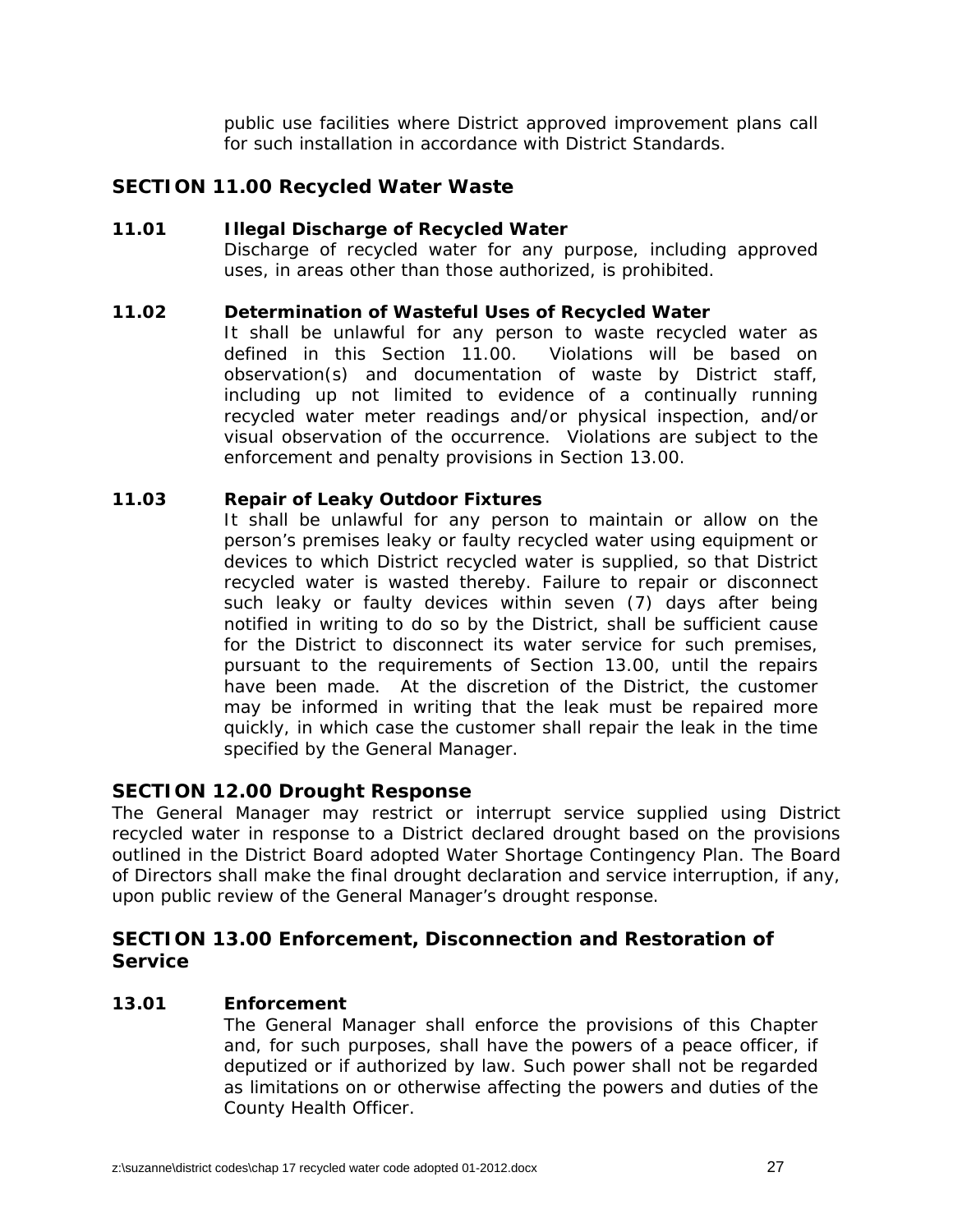#### **13.02 Violation of Chapter**

 In the event of a violation of any laws, ordinances, rules or regulations of the State of California, the County of Sacramento, or the District, respecting the subject matter contained herein, the District shall notify in writing the person or persons causing, allowing, or committing such violation and the General Manager shall have the authority to issue penalties and/or disconnect the property served from the District recycled water distribution system, in the manner set forth herein.

#### **13.03 Penalties**

The goal of the provisions of this chapter are to achieve voluntary compliance from the customer, and the District will take reasonable measures to assure the customer has information available to promptly and efficiently address recycled water use issues. Where voluntary compliance cannot be achieved through initial contacts and warnings, then appropriate administrative penalties and further action are required. Except as otherwise provided herein, violations of any provision of this chapter shall be addressed as follows:

| <b>Violation</b> | Penalty                                                                                                                                     |
|------------------|---------------------------------------------------------------------------------------------------------------------------------------------|
| First            | Personal or written notification of the<br>violation                                                                                        |
| Second           | Written notification and issuance of a<br>notice to correct                                                                                 |
| Third            | Issuance of an administrative penalty of<br>\$100                                                                                           |
| Fourth           | Issuance of a penalty of \$200                                                                                                              |
| Fifth            | Issuance of a penalty of \$500                                                                                                              |
| Final            | Disconnected water service and/or other<br>penalties as provided in the notice of<br>violation and as determined by the<br>General Manager. |

#### **13.04 Penalties in Times of Water Shortage**

In addition to any other penalties provided by this chapter, if a customer of the District recycled water system violates any of the recycled water use restrictions as set forth in the Water Shortage Contingency Plan, and such conditions are not corrected within five (5) days after the customer is given written notice, the District is authorized to bill the customer, as a penalty, at twice the metered rate during the time that the violation continues and the penalties listed above in Section 13.03 may be increased by up to 100%.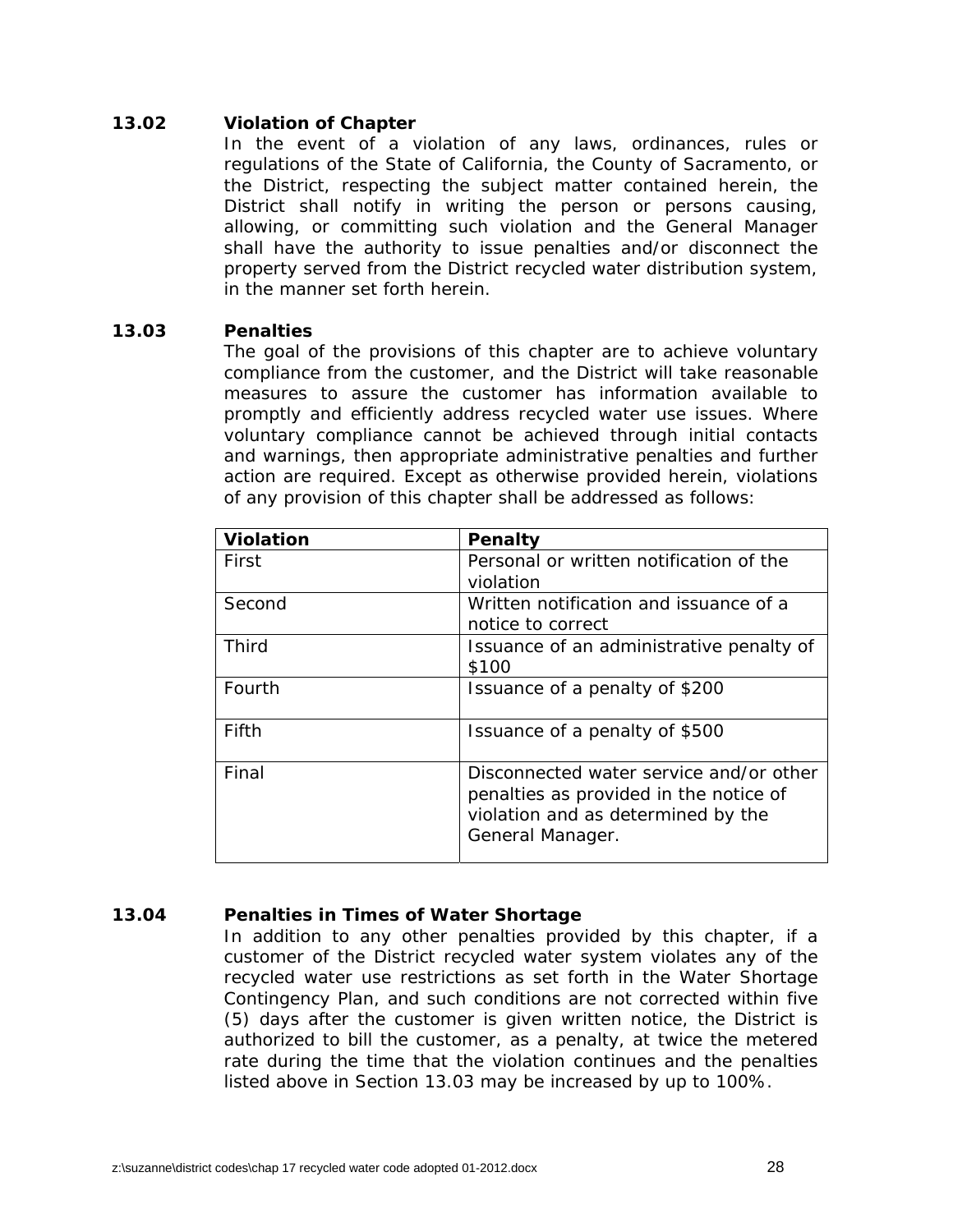# **13.05 Appeal**

There shall be no appeal of the recycled water use restrictions identified in this Chapter or the Water Shortage Contingency Plan. Any appeal of other matters or decisions of District staff shall be appealable in writing to the General Manager within ten (10) days and if still unresolved a second appeal may be sent in writing to the District Board of Directors within ten (10) days of the General Manager's decision.

#### **13.06 Variances**

In unusual circumstances, application of this chapter may cause unnecessary hardships or results inconsistent with this chapter's purposes and intent. Therefore, variances to some of the requirements of this chapter may be appropriate as described below:

a. Authority to Grant Variances

The General Manager may grant variances to recycled water use restrictions provisions as specified in the Water Shortage Contingency Plan.

b. Other Variances

Customers who seek a variance from this chapter for any reason shall submit to the District a written request for variance, setting forth, in detail, the extraordinary circumstances that support the application. The General Manager may approve the application in his or her discretion; provided, that the variance allows the applicant to use only the minimum amount of recycled water in addition to that allowed by this chapter that the General Manager reasonably believes is necessary to satisfy the circumstances that support the application. Any such variance shall terminate one (1) year after its issuance, subject to an application for its renewal.

#### **13.07 Disconnection**

 As an alternative method of enforcing the provisions of this or any other Chapter, rule or regulation of the District, the General Manager shall have the authority to disconnect the customer from the District's recycled water distribution system, without liability to the District, in the following manner:

- a. At least ten (10) days before the proposed disconnection of any recycled water service, a customer shall be provided with written notice of the procedure for the availability of an opportunity to discuss the reasons for the proposed disconnection of recycled water service.
- b. After notice has been given as specified in subparagraph (a) and prior to disconnection of recycled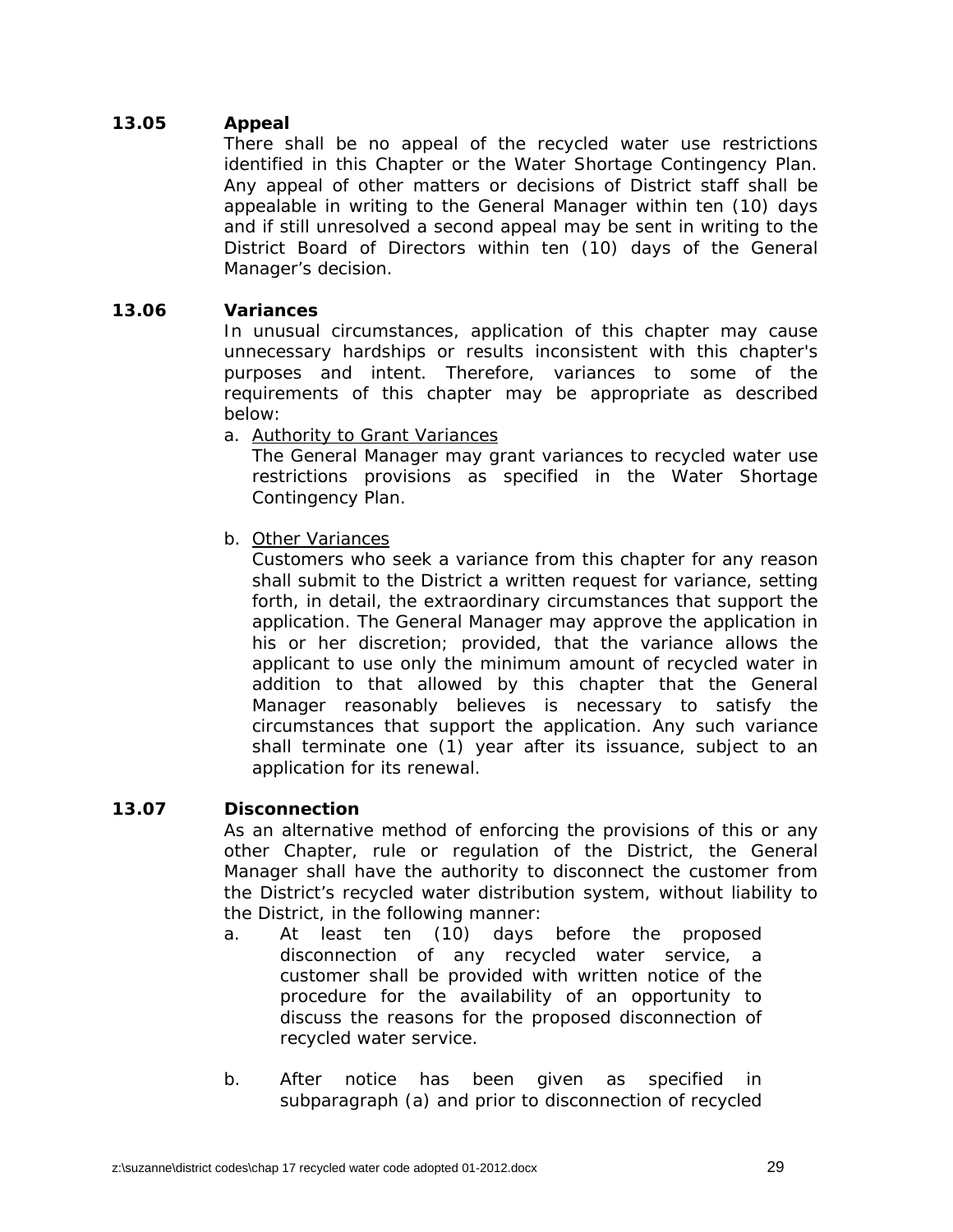water service, a customer shall have the opportunity to discuss the reason for the disconnection with an employee designated by the District who shall be empowered to review disputed bills, rectify errors and settle controversies pertaining to disconnection of recycled water service.

c. No recycled water service shall be disconnected by reason of delinquency in payment of bills on any Saturday, Sunday, legal holiday, or any time during which the District's office is not open to the public.

#### **13.08 Settling Disputes**

 The General Manager is hereby authorized to review disputes pertaining to any matters for which recycled water service may be disconnected and to adjust errors and settle disputes.

#### **13.09 Public Nuisance and Abatement**

 During the period of disconnection, the habitation of such disconnected premises by human beings shall constitute a public nuisance, which shall authorize the District to bring proceedings for the abatement of the occupancy of the premises during the period of the disconnection. In such event, and as a condition of restoring service, the District shall be paid reasonable attorney's fees and costs arising from such action, plus any other necessary charges for or incurred in the restoration of service.

#### **13.10 Restoration of Recycled Water Service**

 When recycled water service under this Chapter has been disconnected for any reason, the recycled water service shall not be restored until all unpaid sums are paid in full, plus all District expenses for disconnecting and restoring the recycled water service, plus a seventy-five dollar (\$75.00) restoration fee.

### **13.11 Recovery of Costs**

 In the event that the District is required to bring legal action to enforce any provision of this Chapter, including but not limited to the collection of delinquent fees and charges, the District shall be entitled to recover its reasonable attorney's fees, interest and other costs of suit.

# **13.12 Means of Enforcement Only**

 The District hereby declares that the foregoing procedures are established as a means of enforcement of the terms and conditions of its ordinances, rules, and regulations and not as a penalty.